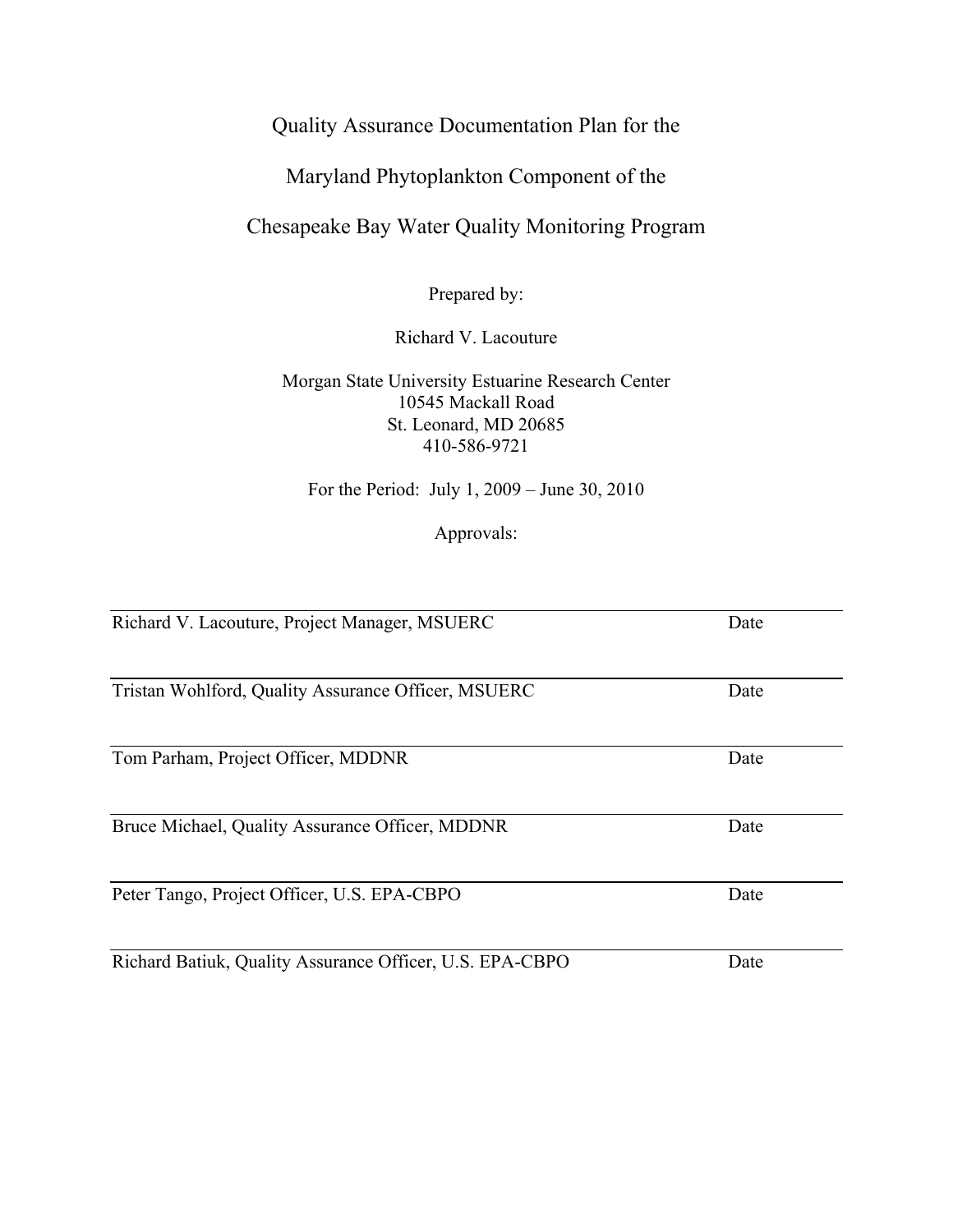# **Table of Contents**

# **Quality Assurance Documentation Plan**

| Section                                               | Page |
|-------------------------------------------------------|------|
|                                                       |      |
|                                                       |      |
|                                                       |      |
|                                                       |      |
| Quality Objectives and Criteria for Measurement Data7 |      |
|                                                       |      |
|                                                       |      |
|                                                       |      |
|                                                       |      |
|                                                       |      |
|                                                       |      |
|                                                       |      |
| Instrument/Equipment Testing, Inspection, Maintenance |      |
|                                                       |      |
|                                                       |      |
|                                                       |      |
|                                                       |      |
|                                                       |      |
|                                                       |      |
|                                                       |      |
|                                                       |      |
|                                                       |      |
|                                                       |      |
|                                                       |      |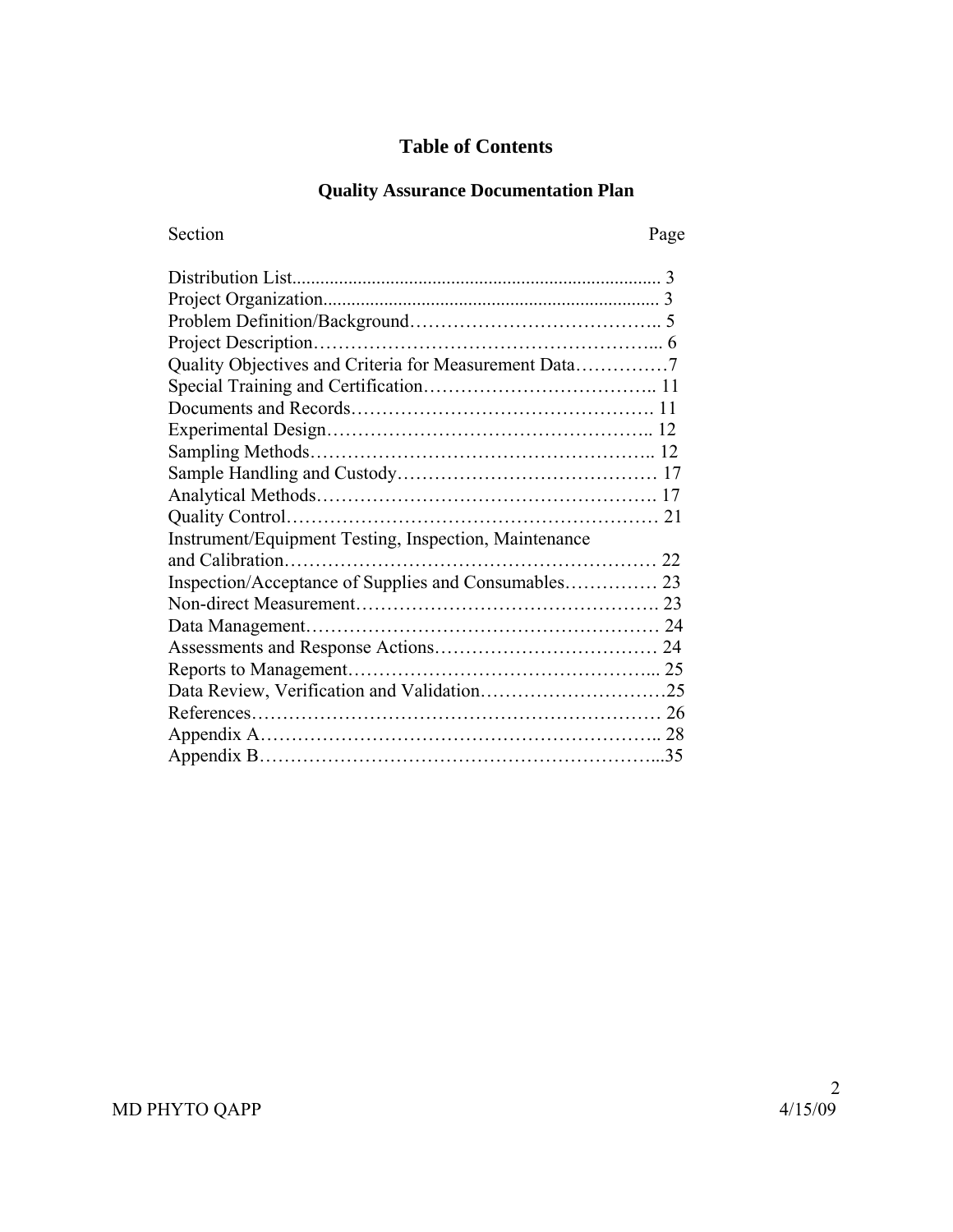### Distribution List

| Project Principal Investigator    | Richard V. Lacouture |
|-----------------------------------|----------------------|
| <b>Laboratory Director</b>        | Dr. Kelton Clark     |
| Project QA Officer/Data Processor | Tristan Wohlford     |
| Project QA Officer/Technician     | Ann Marie Hartsig    |
| Project Technician                | Stella Sellner       |
| Data Analyst/Modeler              | Dr. Jon Anderson     |
| Project Officer – MDDNR           | Tom Parham           |
| QA Officer – MDDNR                | <b>Bruce Michael</b> |
| Project Officer – EPA-CBP         | Dr. Richard Batiuk   |
| QA Officer – EPA-CBP              | Mary Ellen Ley       |
| Data Coordinator - EPA-CBP        | Jacqueline Johnson   |

### Project Organization

 The Maryland Phytoplankton Component of the Chesapeake Bay Water Quality Monitoring is funded by the Maryland Department of Natural Resources (MDDNR). The quality assurance of this component of the Monitoring Program is managed in accordance of guidance provided by EPA-CBP. The quality control for the phytoplankton enumeration element of the program is conducted by Mary Ellen Ley and the data is analyzed by Jacqueline Johnson. The quality control for the chlorophyll element of the program is jointly conducted by EPA-CBP and MDDNR under the auspice of the Analytical Methods and Quality Assurance Workgroup of the Monitoring and Analysis Subcommittee of the EPA-CBP.

 Within Morgan State University Estuarine Research Center (MSUERC), the phytoplankton component is managed by Richard Lacouture. He has been involved with the project since its inception, initially as the Project Manager and since 1993 as the Principal Investigator. His work is overseen by Dr. Kelton Clark, the Director of MSUERC. This supervision occurs in the form of semi-annual job performance evaluations and attendance at annual meetings with MDDNR to discuss issues related to the current fiscal year and plans for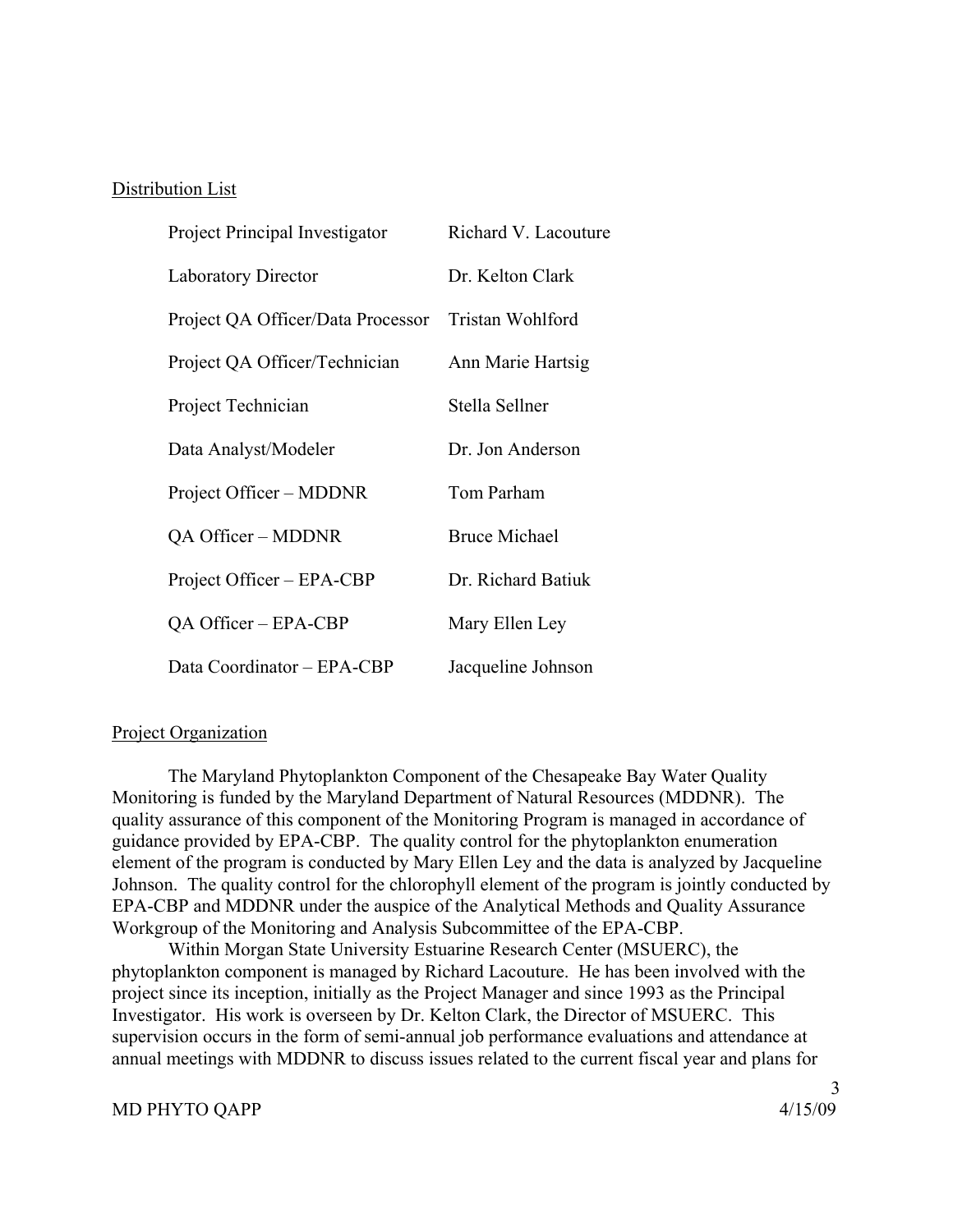the following fiscal year. The technical support for the phytoplankton program comes from four individuals – Tristan Wohlford who serves as the Quality Assurance Officer for the chlorophyll, primary productivity and data submittals and as the Field Coordinator and Data Manager; Ann Marie Hartsig who conducts the quality assurance for the phytoplankton enumerations and is the primary Phytoplankton Taxonomist and a Field Technician; Stella Sellner who is a Phytoplankton Taxonomist and Field Technician and Dr. Jon Anderson who is a Data Analyst and Modeler for the MD Phytoplankton Component of the Chesapeake Bay Water Quality Monitoring Program. A depiction of the project organization hierarchy is presented in Figure 1.



Figure 1: Project organization chart for the MD Phytoplankton Component of the Chesapeake Bay Water Quality Monitoring Program.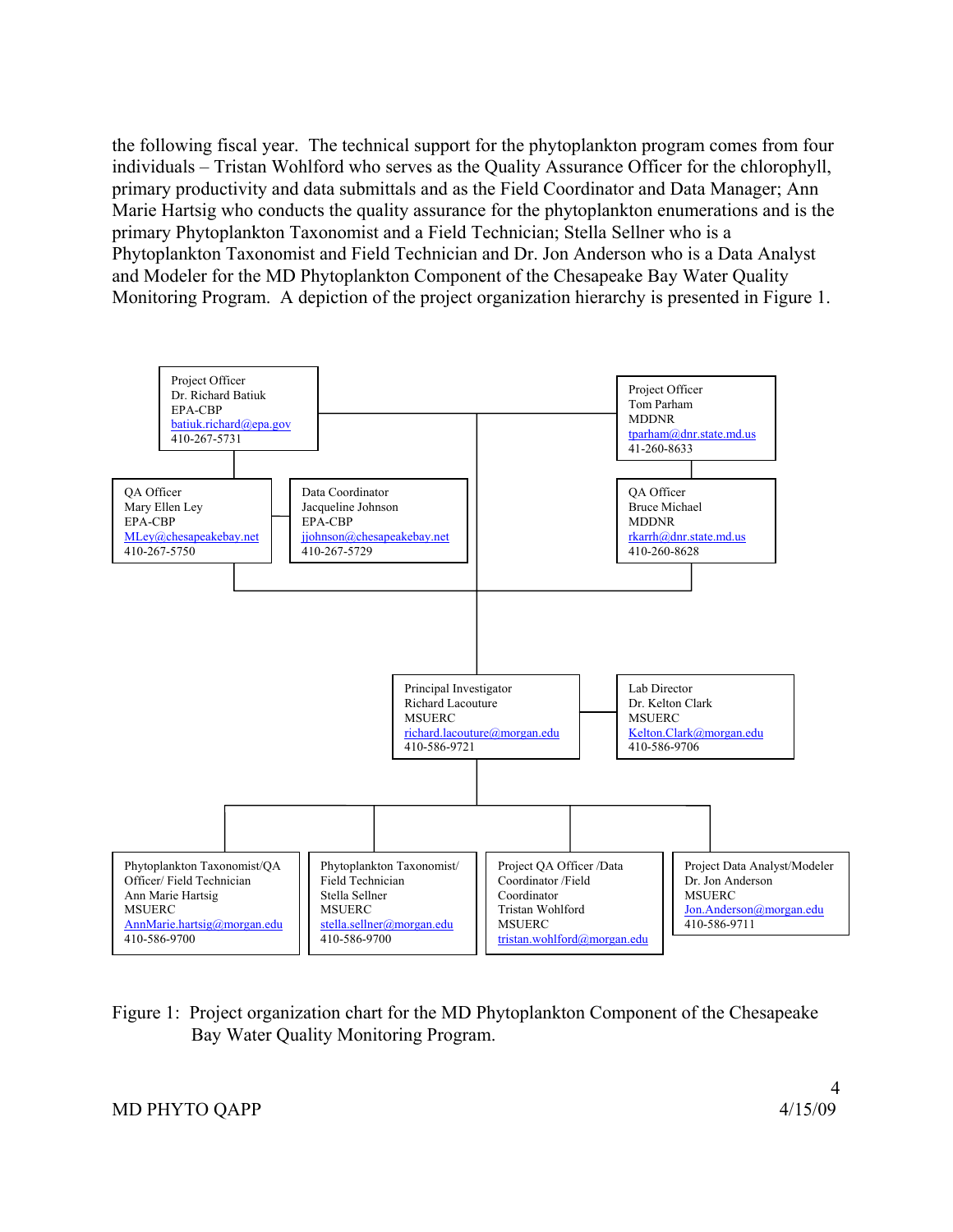### Problem Definition/Background

 In September 1983, the United States Environmental Protection Agency published the results of a seven-year study which focused on the health of the Chesapeake Bay. The study concluded that the state of the ecosystem was in decline. The trends which dictated this conclusion included increasing levels of nutrients, increasing areas of low dissolved oxygen during the summer, the disappearance of submerged aquatic vegetation beds, the increase in concentrations of heavy metals and toxic compounds in the sediments of the major industrial areas and the decline in stocks of valuable commercial resources such as oysters, shad, striped bass and several other species of finfish.

 In 1984, the state governments of Maryland, Virginia, Pennsylvania and the governing body of the District of Columbia passed legislation aimed at restoring the health of the Bay ecosystem. With the financial assistance of the federal government, a multi-faceted restoration and protection program was instituted. A vital component of this restoration project is the Chesapeake Bay Water Quality Monitoring Program. The essential function of this program is to monitor the vital signs of the ecosystem, to ascertain the long-term trends of these vital signs and to make recommendations to managers and politicians for the development of best management practices.

 The Monitoring Program began in August 1984 and has evolved into a state-of-the art design which has targeted many of the problems identified in the EPA study. The problem of increasing concentrations of nutrients has been the primary focus of the Chesapeake Bay restoration effort. This overloading of nutrients was ultimately responsible for the decline in submerged aquatic vegetation, which serves as the nursery grounds of many animals, and for the increase in the area of low dissolved oxygen water during the summer. The excessive loads of nutrients entering the Bay from sewage treatment plants, runoff from agriculture and industry and from atmospheric deposition, caused the proliferation of microscopic plants known as phytoplankton. Much as the grasses and grains in the terrestrial realm, these plants serve as the base of the food pyramid and produce tremendous amounts of oxygen. But, when the nutrient/phytoplankton balance is disturbed, either a choking or starvation response can potentially result within the ecosystem. In the case of the Chesapeake Bay, the excessive loading of nutrients to the ecosystem has disturbed the balance in the direction of a choking condition, known as eutrophication. The monitoring of nutrient concentrations and the populations of the microscopic plants and animals is crucial in the assessment of water quality conditions and trends.

 The Morgan State University Estuarine Research Center (formerly the Academy of Natural Sciences Estuarine Research Center) has been monitoring these populations in the Maryland portion of Chesapeake Bay and the Potomac, Patuxent and Choptank Rivers and Baltimore Harbor since 1985. The types and densities of phytoplankton and the photosynthetic production of the plants are some of the important parameters that are measured. The spatial and

# MD PHYTO QAPP 4/15/09

5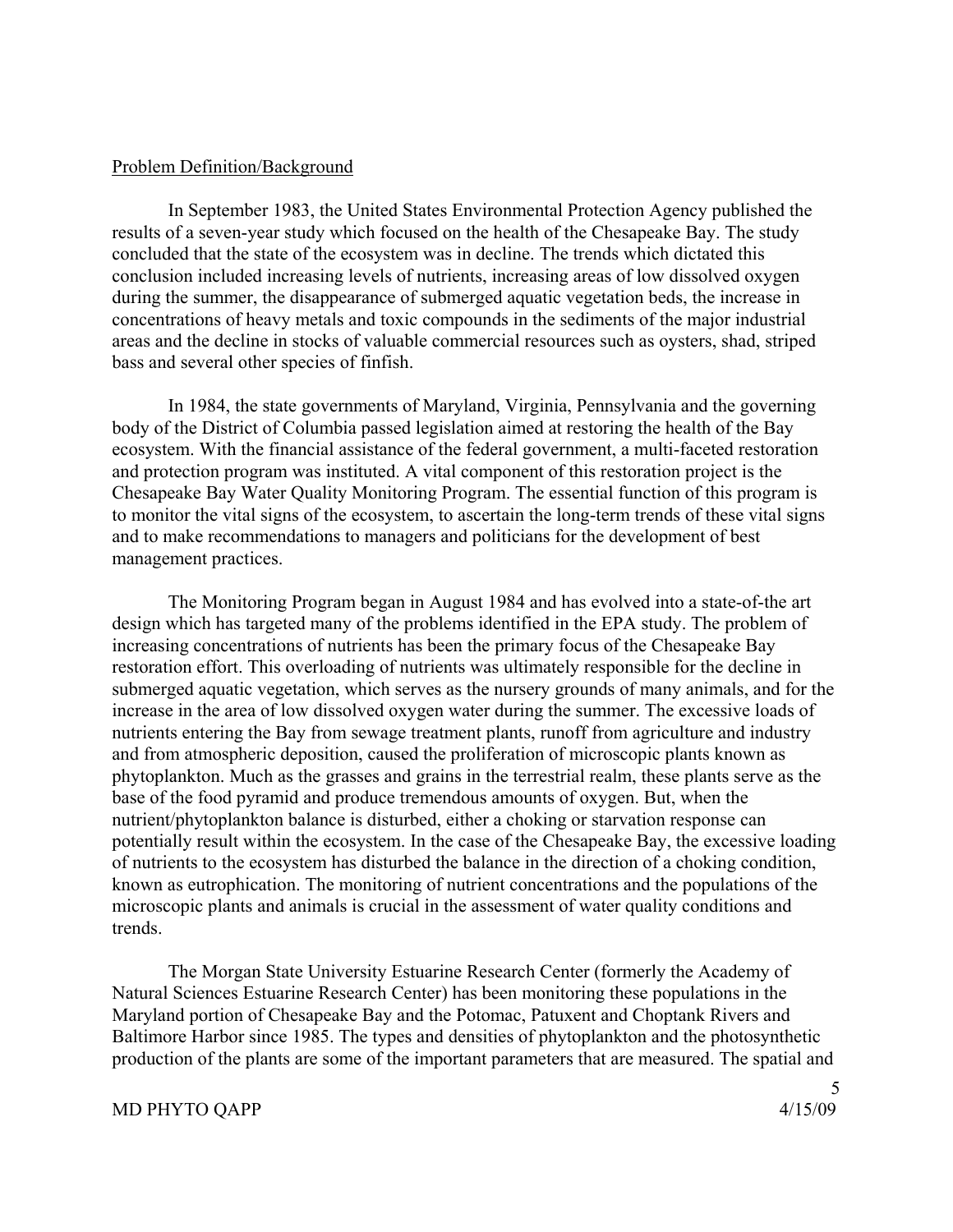temporal patterns and the natural variability inherent in these parameters have been determined. There are very distinct patterns over space and time regarding the quantity and quality of the plankton populations. The major cause of the natural variability in the patterns in the plankton populations of the Bay is the amount of freshwater which enters the ecosystem from year to year. Other factors which contribute to the fluctuations in plankton populations include temperature, salinity and of course, nutrients. The primary factor which man can alter is the amount of nutrient that enters the Bay ecosystem.

The primary objective of this program is to determine the health of phytoplankton habitat and phytoplankton populations and to assess short and longterm changes in these conditions and populations in Chesapeake Bay. More specifically, the objective of this component of the Chesapeake Bay Water Quality Monitoring Program is to quantitatively and qualitatively characterize the phytoplankton populations in the Maryland portion of the Chesapeake Bay and several of its tributaries. The qualitative assessment takes place by microscopically enumerating the taxonomic composition of the phytoplankton communities. This work allows one to determine the quality of the phytoplankton community as it relates to water quality and as food for higher trophic levels. Quantitatively, the communities are analyzed for total biomass (chlorophyll *a*) and photosynthetic rate (primary production measured by the  $^{14}$ C technique). The combination of these parameters allows for the assessment of community health of the primary producers. This group is extremely important from the standpoint of monitoring water quality since they are the first group to respond to changes in nutrient conditions in the estuary and since they are the base of the food chain, upon which all higher trophic groups ultimately depend. The phytoplankton taxonomic data collected in the MD phytoplankton component of the program is directly comparable to data collected as part of the VA phytoplankton component at Old Dominion University. The chlorophyll *a* data is comparable to the data collected by MDDNR and VADEQ in their water quality monitoring programs. The primary production data is comparable to data collected by Old Dominion University for the VA portion of the Chesapeake Bay Water Quality Monitoring Program.

# Project Description

The Phytoplankton Component of the Monitoring Program measures phytoplankton species composition abundances, primary productivity and vertical distributions of *in vivo* fluorescence/chlorophyll *a* at all primary plankton stations and distributions of autotrophic picoplankton in the mesohaline portion of the estuary in MD during May-September (Figure 2). In addition, vertical distributions of chlorophyll *a* are also determined at a series of additional stations sampled for water quality by MDDNR in the Patuxent River and Chesapeake Bay. Continuous underway measurements of chlorophyll *a* (horizontal *in vivo* fluorescence) are also made between these MDDNR stations and the primary stations routinely sampled for phytoplankton and productivity.

### Quality Objectives and Criteria for Measurement Data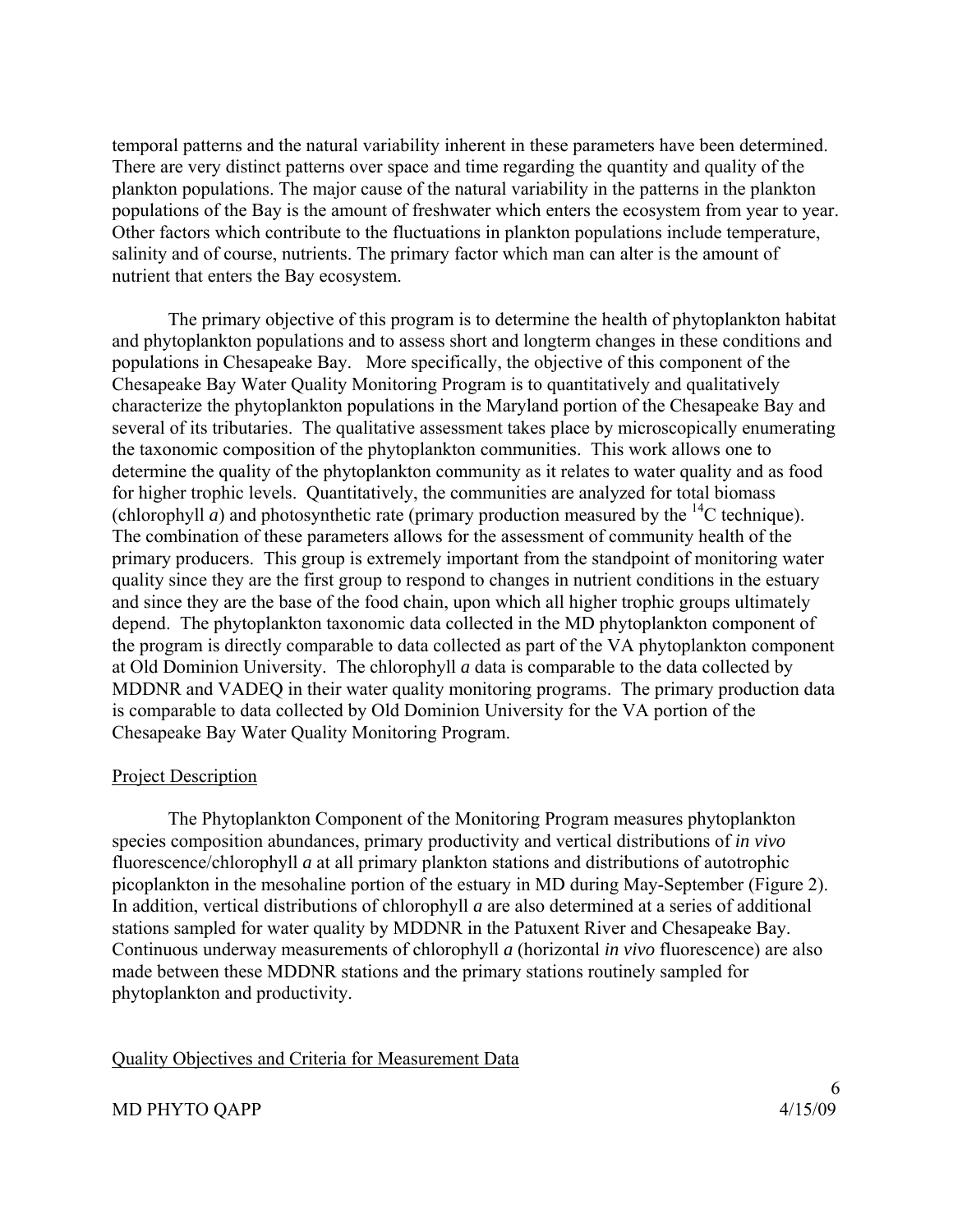The quality objectives and criteria for measurement data are expressed through a Data Quality Objectives (DQO) Process. This process provides specifications required to support the design of the data collection process. The focus of this DQO process will be Acceptance Criteria for the different data sets of this study. These criteria will be represented by various data quality indicators such as precision, bias, accuracy etc. These criteria are summarized in Table 1 as Data Quality Indicators.



Figure 2: Location of the MD phytoplankton monitoring sites in Chesapeake Bay.

# **Table 1: Data Quality Indicators (DQI) for the MD Phytoplankton Component of the**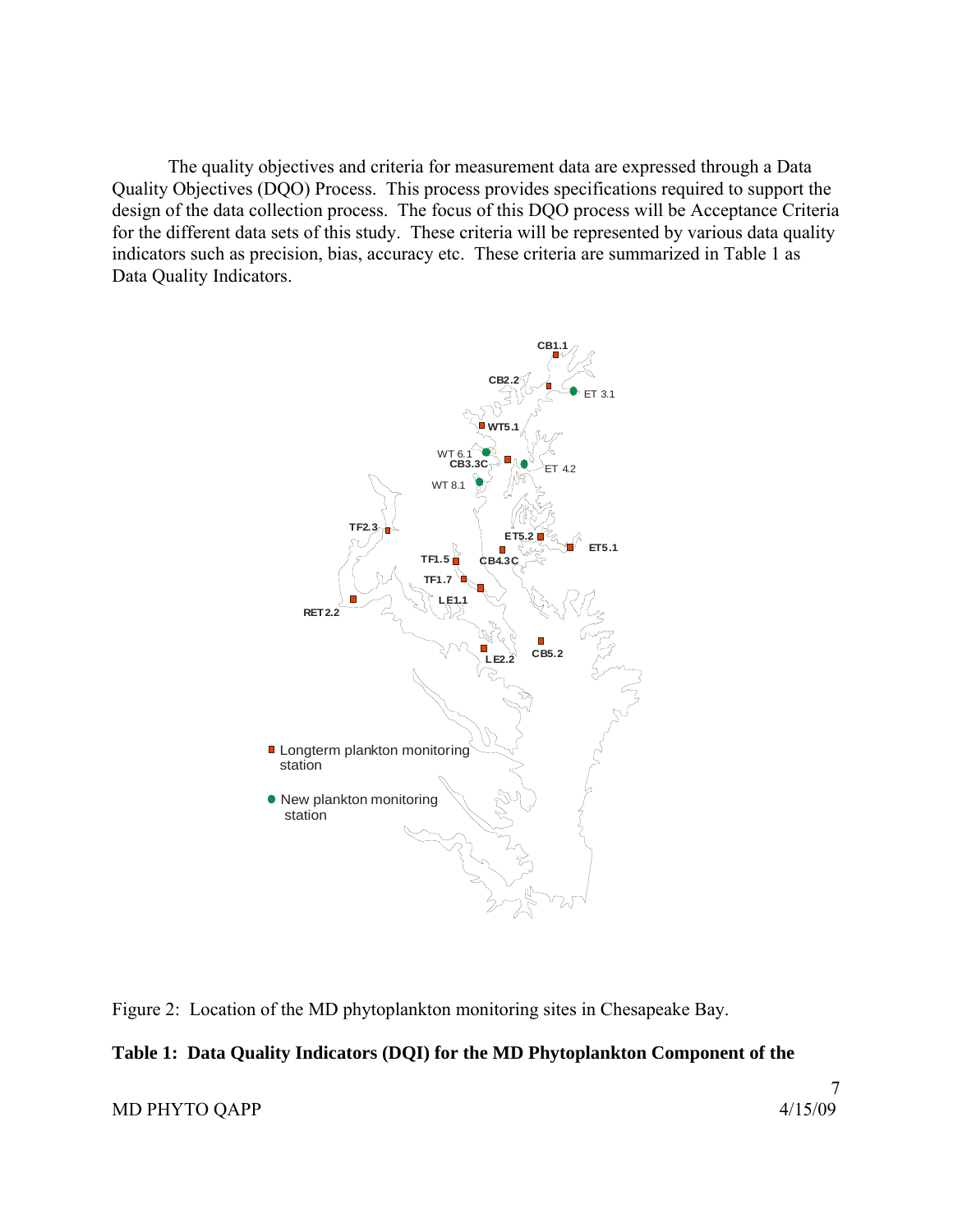# **Chesapeake Bay Water Quality Monitoring Program.**

| <b>Data Quality Indicator</b> | <b>Methodologies</b>                                                                                                                                                                     |
|-------------------------------|------------------------------------------------------------------------------------------------------------------------------------------------------------------------------------------|
| Precision                     | The counting technique which is used (Utermohl technique)<br>requires a minimum of 200 individual cells to be counted in 10<br>random fields at the primary magnification (312.5X). This |
|                               | number of cells produces a precision of 80%, whereby a                                                                                                                                   |
|                               | recount of a sample should produce a total cell density within                                                                                                                           |
|                               | 80% of the original count. Inter-lab recounts are done on 10%                                                                                                                            |
|                               | of the samples and the resulting total density must be within                                                                                                                            |
|                               | 80% of the original or the re-count is done again until this                                                                                                                             |
|                               | precision is attained.                                                                                                                                                                   |
| <b>Bias</b>                   | Bias within taxonomist is determined by enumerating the same                                                                                                                             |
|                               | samples by different taxonomists. This is done annually                                                                                                                                  |
|                               | between the MD taxonomist (MSUERC) and the VA                                                                                                                                            |
|                               | taxonomist (ODU) in a split sample program. The results of                                                                                                                               |
|                               | these split sample efforts are documented in reports.                                                                                                                                    |
| Accuracy                      | Accuracy has not been tested for phytoplankton enumerations.                                                                                                                             |
|                               | The reason for this is that there is no way to know the                                                                                                                                  |
|                               | absolute composition of phytoplankton in a field sample. It                                                                                                                              |
|                               | has been discussed to mix several algal cultures into one                                                                                                                                |
|                               | sample and have a particle counter provide an estimate of the                                                                                                                            |
|                               | densities of the various algae, but this has not been carried out.                                                                                                                       |
| Representativeness            | The phytoplankton samples are collected by compositing the                                                                                                                               |
|                               | same volume of water from five distinct depths in replicate.                                                                                                                             |
|                               | The replicate composites are combined and the sample is                                                                                                                                  |
|                               | removed from this replicate composite. This enhances the                                                                                                                                 |
|                               | representativeness of the sample and is aimed at reducing the                                                                                                                            |
|                               | effects of 'patchiness' inherent in phytoplankton populations.                                                                                                                           |
| Comparability                 | The split sample program between MD and VA is aimed at                                                                                                                                   |
|                               | producing a Baywide phytoplankton data set which is                                                                                                                                      |
|                               | comparable. Many steps have been taken over the years to                                                                                                                                 |
|                               | maximize this comparability between the two phytoplankton                                                                                                                                |
|                               | labs.                                                                                                                                                                                    |
| Completeness                  | The MD phytoplankton program has recently added four                                                                                                                                     |
|                               | additional sampling sites because of incomplete spatial                                                                                                                                  |
|                               | coverage. Only the portion of the water column above the                                                                                                                                 |
|                               | pycnocline is analyzed because of funding issues. Temporally                                                                                                                             |
|                               | key months are sampled bi-weekly while other months are not                                                                                                                              |
|                               | sampled – this was done because of knowledge gained about                                                                                                                                |
|                               | phytoplankton population dynamics and a recent power                                                                                                                                     |
|                               | analysis supported this decision.                                                                                                                                                        |

# **Parameter: Phytoplankton Taxonomy**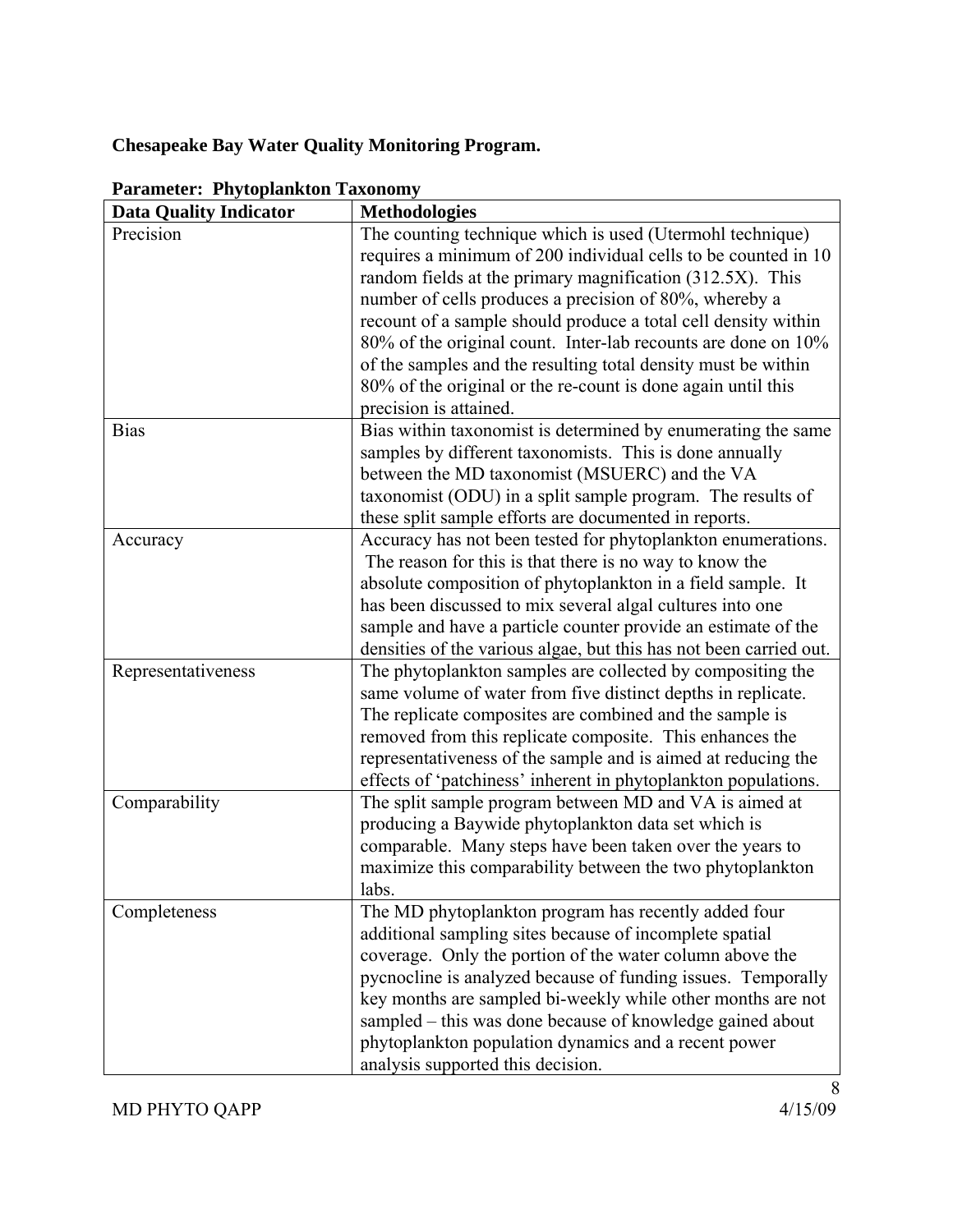| Sensitivity | The enumeration technique employs three different           |
|-------------|-------------------------------------------------------------|
|             | magnifications which allows for the detection and optimal   |
|             | enumeration of cells of different size and density within a |
|             | sample. A low magnification scan $(125X)$ of the entire     |
|             | chamber provides maximum sensitivity for the rare, larger   |
|             | taxa.                                                       |

# **Table 1 (continued): Data Quality Indicators (DQI) for the MD Phytoplankton Component of the Chesapeake Bay Water Quality Monitoring Program.**

| <b>Data Quality Indicator</b> | <b>Methodologies</b>                                               |
|-------------------------------|--------------------------------------------------------------------|
| Precision                     | The chlorophyll technique is standardized within the lab.          |
|                               | Blanks are run on the spectrophotometer during each set of         |
|                               | samples. A split sample program has been established               |
|                               | whereby replicate samples from the same carboy of Bay water        |
|                               | are sent to 8 different labs for analysis. The comparison of       |
|                               | these replicate samples allows for an indication of inter-lab      |
|                               | precision.                                                         |
| <b>Bias</b>                   | The split sample program previously mentioned enables              |
|                               | MSUERC to monitor bias in these results since the program is       |
|                               | carried out 4 times/year over a twenty-five year period. The       |
|                               | comparison of MSUERC chlorophyll concentrations to other           |
|                               | labs' results enables the detection of bias. With detection of     |
|                               | bias, there are a series of steps which are taken to attempt to    |
|                               | detect the source of the bias.                                     |
| Accuracy                      | Chlorophyll standards (known concentration) are periodically       |
|                               | used to assess the accuracy of the chlorophyll technique.          |
| Representativeness            | On many of the cruises chlorophyll samples are filtered            |
|                               | relative to in vivo fluorescence readings (a unitless measure of   |
|                               | chlorophyll). These samples are purposefully taken at as wide      |
|                               | a range of in vivo fluorescence readings as possible which         |
|                               | thereby provides representativeness relative to a wide range of    |
|                               | chlorophyll concentrations.                                        |
| Comparability                 | Since the split sample program includes 8 different                |
|                               | laboratories, comparability of data is tested routinely as part of |
|                               | this program.                                                      |
| Completeness                  | Chlorophyll samples are taken in conjunction with a                |
|                               | continuous flow-through measure of in vivo fluorescence at         |
|                               | the surface of the water column and at each 1-2 meters             |
|                               | throughout the water column at many sampling sites                 |
|                               | (mainstem Bay and Patuxent River). The other sampling sites        |

# **Parameter: Chlorophyll**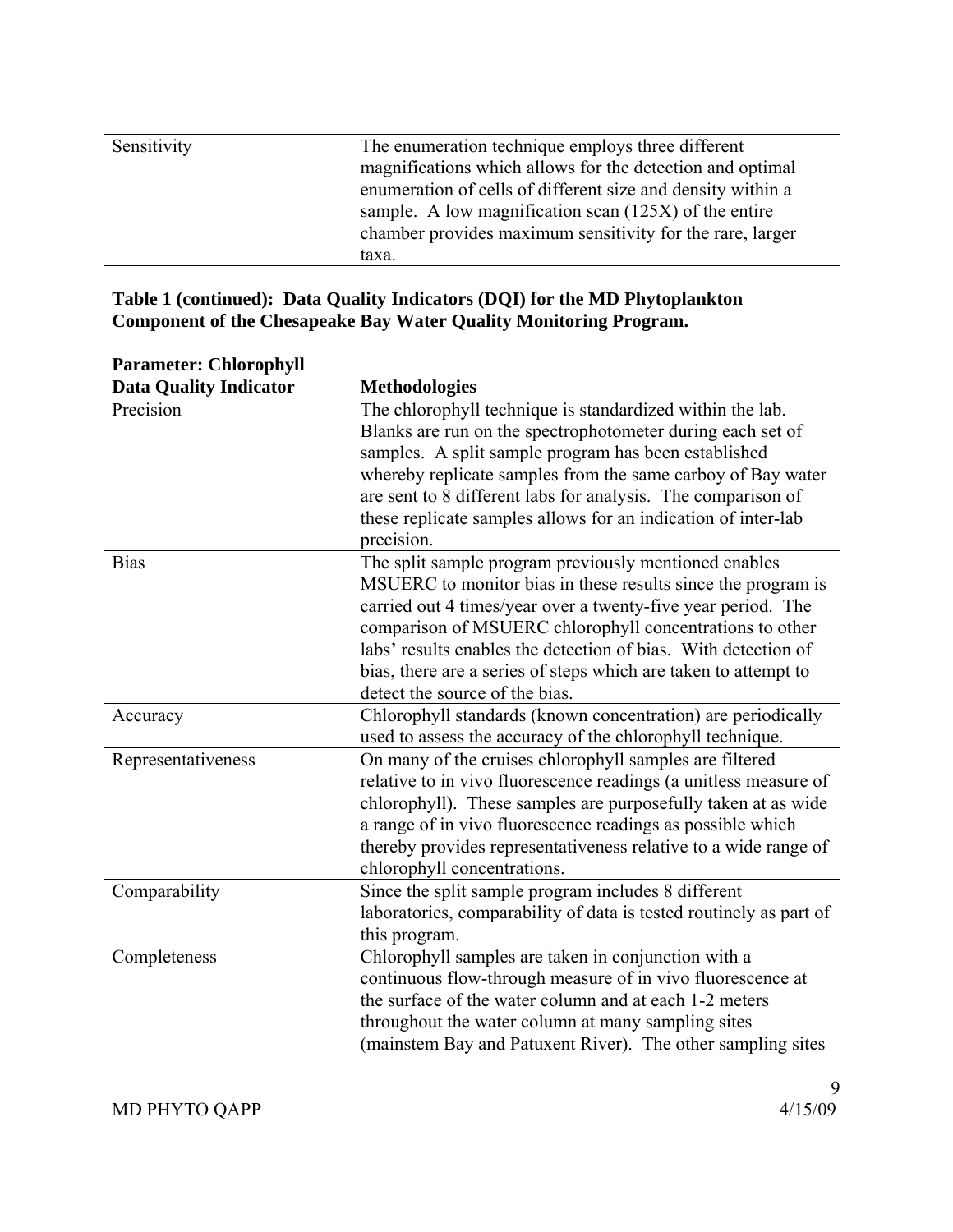|             | produce vertical profiles with in vivo fluorescence measured<br>every1-3 meters. This level of sampling produces a<br>comprehensive data set for chlorophyll.                                                                                                        |
|-------------|----------------------------------------------------------------------------------------------------------------------------------------------------------------------------------------------------------------------------------------------------------------------|
| Sensitivity | The chlorophyll technique which is used at MSUERC is<br>sensitive to $\sim 1$ ug chl/L. Below that level the detection limit<br>is exceeded. This has been determined from standards that<br>have been run for a variety of different chlorophyll<br>concentrations. |

# **Table 1 (continued): Data Quality Indicators (DQI) for the MD Phytoplankton Component of the Chesapeake Bay Water Quality Monitoring Program.**

| <b>Data Quality Indicator</b> | <b>Methodologies</b>                                               |
|-------------------------------|--------------------------------------------------------------------|
| Precision                     | Precision for this metric is determined by the                     |
|                               | carbon: chlorophyll (assimilation ratio) for the two composite     |
|                               | samples which are collected at each sampling site. Since these     |
|                               | composites are not replicates, the way to normalize them           |
|                               | relative to carbon fixation (primary productivity) is by using     |
|                               | the chlorophyll concentrations of the two carboys to calculate     |
|                               | the assimilation ratio.                                            |
| <b>Bias</b>                   | A QA/QC split sample comparison was made with ODU's                |
|                               | primary productivity lab in 2002. The results of this split        |
|                               | sample effort indicated a bias between the two labs that was       |
|                               | partially attributed to differences in protocols in determining    |
|                               | carbon fixation rates. A report is on file that documents the      |
|                               | results of this comparison.                                        |
| Accuracy                      | It is difficult to assess the accuracy of this measure since there |
|                               | is not a standard to test experimental results against.            |
| Representativeness            | The distribution of sample sites, the variety of biomass           |
|                               | conditions and the seasonal array of collections contribute to     |
|                               | representativeness. In addition, the replication of composite      |
|                               | samples in the euphotic zone aids in compensating for patchy       |
|                               | distributions of phytoplankton.                                    |
| Comparability                 | Inter-lab comparability is accomplished from replicate             |
|                               | samples which are normalized with chlorophyll concentrations       |
|                               | to provide an assimilation ratio which should be similar           |
|                               | between the two replicate composites. Intra-lab comparability      |
|                               | was assessed in 2002 with a split sample analysis with ODU.        |
| Completeness                  | Primary productivity measures are taken at the highest             |
|                               | possible frequency and at all of the primary phytoplankton         |
|                               | stations in the monitoring program.                                |

# **Parameter: Primary Productivity**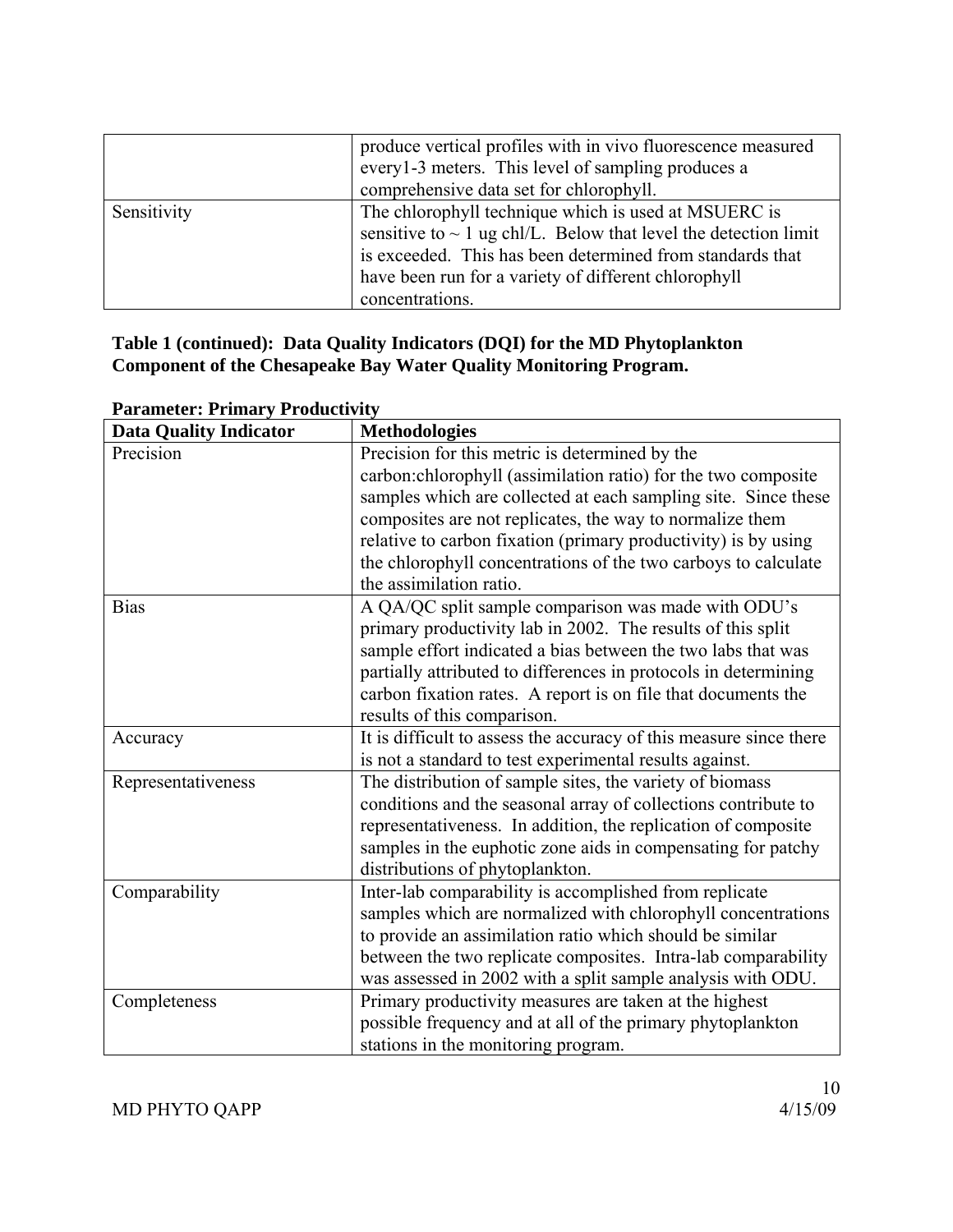| Sensitivity | The measure of productivity is made with stock solution          |
|-------------|------------------------------------------------------------------|
|             | which is very concentrated. This enables sufficient readings     |
|             | (disintegrations of the radioisotope) to take place during short |
|             | incubations, when biomass is low and during times of the year    |
|             | when phytoplankton metabolism is inherently low (winter).        |

# Special Training and Certification

 In order to work with radioisotopes, the phytoplankton monitoring program needs to be certified by the Maryland Department of the Environment Radiological Health Program. A portion of this certification process mandates that the personnel who work on this project are required to complete a Radiation Safety training course. This is done at the beginning of a person's tenure on the project. MSUERC has a Radiation Safety Officer and the phytoplankton program has its own Radiation Safety Officer.

### Documents and Records

 The Quality Assurance Project Plan and all Standard Operating Procedures for the Phytoplankton Component of the Chesapeake Bay Water Quality Monitoring Program are available to all staff in an accessible subdirectory on MSUERC computer network and in hardcopy versions kept in a file in the MSUERC library. These documents are updated when required and e-mail notices are sent to all pertinent personnel notifying them of the changes.

 The documents which are maintained and stored at MSUERC for this project include: 1) field binders which contain all field data sheets and associated lab work (in vivo fluorescence measures, discrete chlorophyll *a* filtration volumes, in vivo fluorescence/chlorophyll regressions, primary productivity incubation data and alkalinity titration data) 2) chlorophyll lab logbooks which contain all of the data from the spectrophotometric analysis of chlorophyll *a* 3) phytoplankton binders which contain all of the hardcopy print-outs from the taxonomic enumerations 4) phytoplankton binders which contain all of the inter-lab QA/QC taxonomic counts 5) primary productivity binders which contain the liquid scintillation counter printouts for all samples 6) primary productivity data entry binders which contain all of the data which is entered to calculate carbon fixation rates 7) data management binders which contain all of the documentation of the various programs which are used in the project.

 Instrument calibration records are maintained for fluorometers, spectrophotometers, underwater light meters and microscopes in files kept by the project QA officer. In addition, this individual maintains all purchase orders and billing receipts.

 Progress reports are electronically delivered to MDDNR in order to summarize the work which is accomplished for the prior three months of the project. Electronic files and hardcopies are maintained by the project QA officer.

### Experimental Design

The experimental design for the Phytoplankton Component of the Chesapeake Bay Water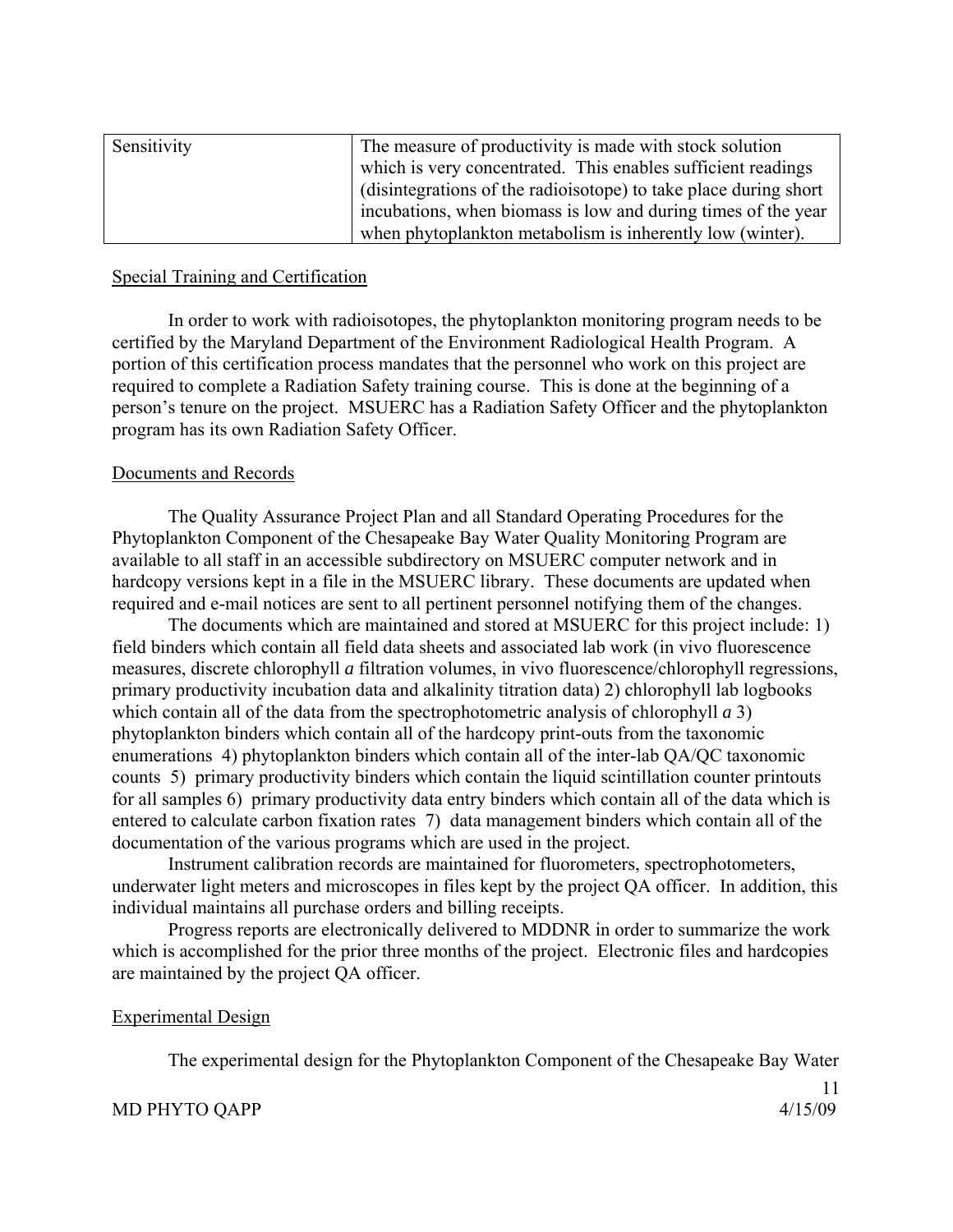Quality Monitoring Program was developed by the Principle Investigators and the State (MD and VA) and Federal (EPA-CBP) Managers in a holistic fashion in order to consolidate the level of effort while still providing the necessary data for each component of the program in order to provide a comprehensive and integrated overall monitoring effort. The spatial and temporal aspects of the design of the sampling strategy took into account such things as even spacing of sites, having sites within the mainstem Bay and major tributaries within each salinity regime (generally tidal fresh, oligohaline and either mesohaline or polyhaline), locating sites in proximity to major point sources of nutrients and other pollutants, sampling at a frequency that reflects the population dynamics of the various living resources and sampling a variety of physical, chemical and biological parameters as synoptically as possible for scientific and economic purposes.

 The parameters that were selected for the Phytoplankton Component of the Monitoring Program are chlorophyll (vertical profiles and in some systems continuously recorded horizontal measurements), primary productivity, light attenuation, micro/nanophytoplankton species composition and picoplankton densities. These metrics provide important data relative to the quantity of phytoplankton (chlorophyll and phytoplankton carbon that is generated from the species composition data), the quality of the phytoplankton (species composition relative to size and utility as food by higher trophic levels) and the metabolic activity of the populations (primary productivity relative to specific light attenuation conditions).

### Sampling Methods

 Samples for chlorophyll *a* and productivity are collected at 14 stations (the thirteen primary plankton stations and CB1.1) over the Maryland portion of the Chesapeake Bay 13 times per year, while phytoplankton species composition samples are collected at 13 stations, 13 times per year in conjunction with sampling programs by MDDNR staff. Field collections in Chesapeake Bay, Patuxent River, Potomac River, Patapsco River and Choptank River are monthly during March, June, September, October and December, and twice per month during April, May, July and August. There are no samplings in November and only one sampling during June and September. Beginning in March, 2007, phytoplankton samples were collected at four new stations, ET3.1, ET4.2, WT6.1 and WT8.1. These stations will be sampled by MDDNR staff in the same frequency which they are sampled for water quality parameters. Autotrophic picoplankton are sampled twice per month during May, July, and August and monthly during June and September at the following stations – WT5.1, ET5.2, LE1.1, LE2.2, CB3.3C, CB4.3C, and CB5.2.

# Chlorophyll *a*

Vertical profiles of *in vivo* fluorescence (IVF) are obtained at 14 stations (the thirteen primary plankton stations and CB1.1) routinely sampled in the plankton component and in all other MDDNR stations routinely sampled in the main Bay and Patuxent River. Measurements of IVF and consequently, chlorophyll *a* are made at 0.5, 1, 2, 3, AP and BP (1 meter above and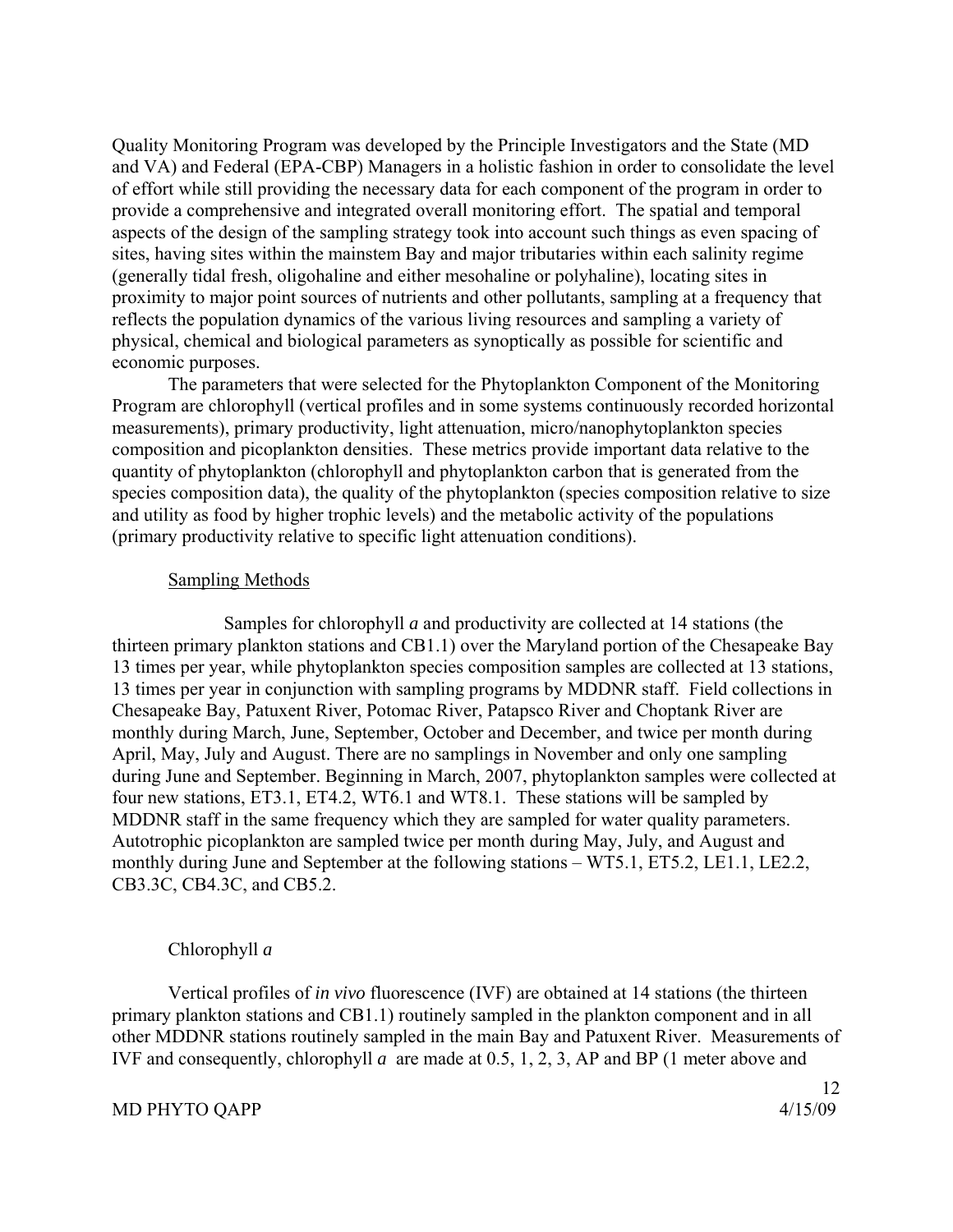below the pycnocline) and every 3 meters thereafter to a depth of 1 meter above the bottom at stations in the Potomac, Choptank and Patapsco Rivers. Measurements are made at 0.5, 2.3 and every 2.3 m thereafter in the Patuxent River. Measurements are made at 0.5, 1, 2, 3 and no more than every 2 meters thereafter in the mainstem Bay to a depth 1 meter above the bottom. Horizontal distributions of chlorophyll *a* are obtained from continuous measurements of IVF collected between stations in the main Bay and Patuxent River. This is accomplished by pumping water from a pump in the hull of the research vessel through a fluorometer and storing the subsequent data on a laptop computer. Discrete samples are collected during each trip for subsequent determination of active chlorophyll *a* (μg\*L-1; Strickland and Parsons, 1972). Conversion of IVF values to chlorophyll *a* will be estimated from regressions between IVF and chlorophyll *a* measured in discrete samples collected in the field. A total of approximately 528 stations are sampled for chlorophyll *a* over the course of a year.

IVF values are measured on a Turner Designs Model 10-AU digital fluorometer. The fluorometers are calibrated from phytoplankton cultures in order to generate IVF values that are mid-range for the range of chlorophyll concentrations which are encountered in the Chesapeake Bay during the course of the year. The different flourometers used in the study are equilibrated to generate similar IVF values for specific chlorophyll concentrations. All horizontal IVF readings will be accompanied by a latitude-longitude measured by a GPS unit and stored in the data file with the mean IVF values.

Each discrete sample is collected in a 1L Nalgene bottle after the bottle has been rinsed with sample water 3 times. When sampling on the Bay or on the Patuxent, the sample is filtered immediately. For the tributary sampling, the samples are put into a cooler of ambient water and are filtered either at the end of the day (4-7 hours later) or at the completion of the station (approx. 1 hour later). The sample bottle is inverted 3 times to mix the sample. The sample is poured into a 500 ml graduated cylinder after the gc has been rinsed 3 times with the sample water. The sample is filtered through a 47mm Whatman glass fiber filter with a pore size of 0.7um that has been placed on the base of a 47mm Gelman Magnetic Filter Funnel using a pair of forceps. The vacuum pressure is set at 10 psi. The amount filtered is determined by observing the output from the filter funnel. When the sample water starts to drip slowly through the filter, the volume of water used is noted. This should occur with only 25-30 mls of water left to go through the filter. When there is only 15-20 mls of water left, 7-8 drops of magnesium carbonate is added to the sample water to be drawn onto the filter as well. After all the water has passed the filter, the magnetic filter funnel is removed and the vacuum pump is turned off. Using a pair of forceps, the filter is folded into quarters and placed inside a piece of foil. The foil is folded over the filter and the ends are secured by a label that is put onto the outside of the foil. The sample is then immediately put into a freezer or a cooler of ice.

Blanks are measured in order to assess the dissolved fraction of fluorescence by initially filtering a sample through a 47mm Whatman glass fiber filter with a pore size of 0.7um, followed by filtration through a Millipore GS filter with a pore size of 0.22 um.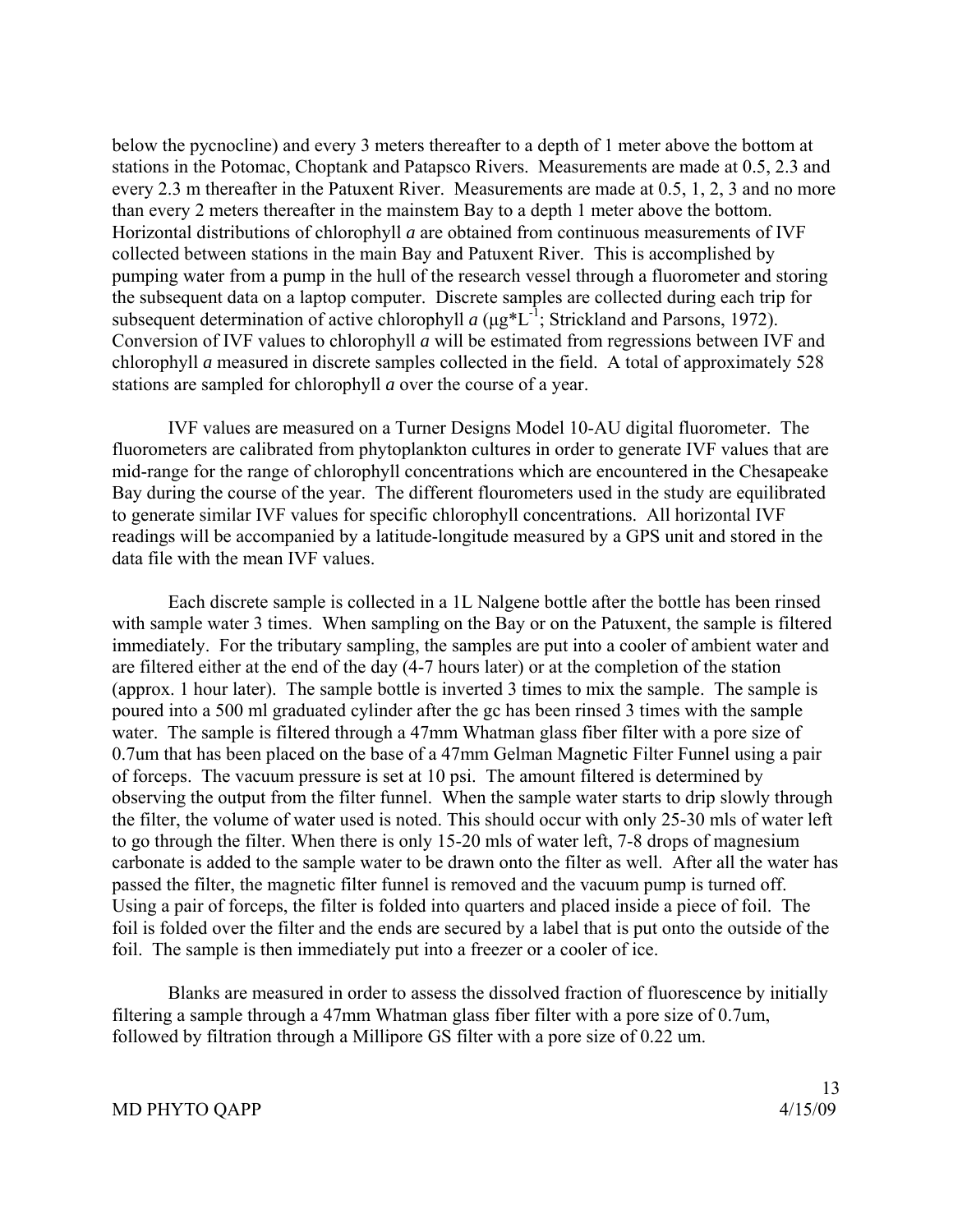The samples are transported back to the lab at the end of the cruise in a cooler of ice. Once at the lab, the samples are transferred from the cooler into a freezer. In some cases, the filtration process has taken place at the lab and the samples are put in the freezer after each one has been filtered. The samples stay in the freezer until the grinding process.

### Primary Productivity and Light Attenuation

Photosynthetic rates in phytoplankton assemblages are measured at 14 stations (the thirteen plankton stations and CB1.1) by using 14C-techniques outlined in Strickland and Parsons (1972). During the course of a year, 555 samples are processed for primary production. The samples for primary production are taken from the replicate surface composite carboys (15-l) which have been previously subsampled for the phytoplankton species composition samples. There is a period of 0.5-6 h between the time that the samples are collected and when they are processed. On the Patuxent River and mainstem Chesapeake Bay cruises, the carboys are kept in a flow-through box at ambient water temperature and light conditions. For the other stations, the carboys are kept in the shade at ambient air temperatures until being processed.

Light attenuation at each of the 14 primary stations will be determined with a LiCor quantum sensor and/or secchi disk. The light attenuation of a water column is determined directly by measuring photosynthetically available radiation (PAR 400-720 nm) at different depths in the water column. A profile is accomplished by measuring PAR at the surface (with the sensor just below the surface of the water) and at either 0.25m or 0.50m intervals until achieving a value 10% of the surface reading. Simultaneous deck cell readings are recorded for each reading at depth. The important depth in regards to photosynthesis by phytoplankton is the compensation depth. This is the depth at which respiration is equivalent to the level of gross photosyntheis. This depth can be approximated by the depth at which there is 1% of the surface radiation. It is used in extrapolating a photosynthetic rate for a particular water column or sampling site.

#### Phytoplankton Species Composition

At each station, two surface composite samples (15-l) (5 depths above the pycnocline) are collected using a small diaphragm pump and hose. Once collected, 500-ml subsamples from the surface layer are pooled, yielding one phytoplankton sample from the surface mixed layer. At primary stations typified by shallow depths and/or generally homogeneous water columns (CB2.2, TF1.7, TF1.5, RET2.2, ET3.1 and ET5.1), one sample produced from a composite sample from the entire water column (30-l from ten discrete depths) will be subsampled for phytoplankton. At the other primary stations (CB3.3C, CB4.3C, LE1.1, TF2.3, LE2.2, ET4.2, ET5.2, WT5.1, WT6.1 and WT8.1) phytoplankton will be enumerated and identified in a subsample from the surface composite sample (below pycnocline samples were enumerated through 1995). For the year, 185 samples (including QA/QC samples) will be analyzed. The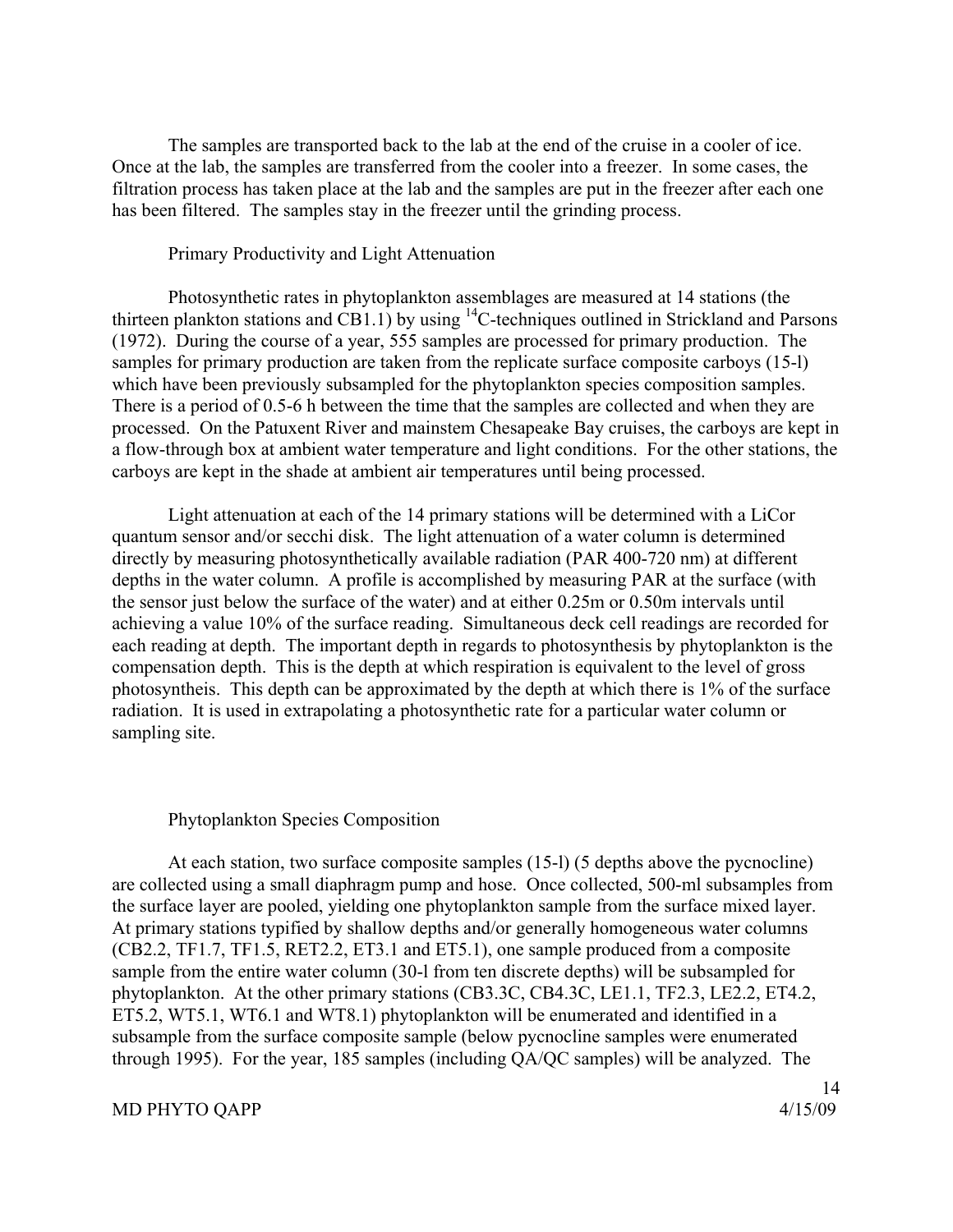samples are fixed with acid Lugol's solution (final concentration of  $\sim 1.5\%$  by volume) and preserved with buffered formalin (final concentration of 2% by volume).

# Autotrophic Picoplankton

Phytoplankton populations have been monitored in Chesapeake Bay and its tributaries since the outset of the monitoring program in August, 1984. During this time, it has been documented in several studies that the picoplankton component of the phytoplankton assemblages is extremely important during the warmer months of the year, from the perspective of their contribution to total cell densities, biomass and primary productivity (Ray et al. 1989; Falkenhayn 1990; Lacouture et al. 1990; Affronti and Marshall 1994; Marshall and Nesius 1996). Virginia incorporated a phototrophic picoplankton component to their monitoring program in 1989 and Maryland decided to include this element in the Maryland portion of the Chesapeake Bay Water Quality Monitoring Program beginning in 2002.

Sampling will occur bi-weekly during May, July and August and monthly during June and September. Samples will be collected and composited from five discrete depths above the pycnocline at seven mesohaline stations (CB3.3C, CB4.3C, CB5.2, WT5.1, ET5.2, LE1.1 and LE2.2). Note that this is the same water from which the nano/microplankton samples are taken. A 125-ml subsample will be removed and placed in a Nalgene bottle containing 2-ml of gluteraldehyde. The labeled sample bottle will be placed in a cooler with ice and transported back to the lab for processing. A total of 61 samples will be processed (includes 5 QA/QC recounts) during the year.

# Zebra Mussel Larvae

 Samples will be collected in order to be analyzed for zebra mussel larvae at station CB1.1 during April-September. The sampling will be done bi-weekly in May-August and monthly during April and September. The sampling will be done by passing 20-liters of water through a 44  $\mu$ m mesh net from five distinct depths through the water column. One preserved and one viable sample will be returned to the laboratory. The live sample will be scanned within 24 hours using a polarized filter to detect planktonic larval stages of zebra mussels

# Sample Handling and Custody

With the exception of the four new stations that are sampled for phytoplankton species composition (ET3.1, ET4.2, WT6.1 and WT8.1), all samples for all parameters are collected by MSUERC staff and there is no chain of custody protocol necessary. The MSUERC staff has been trained to know the proper handling protocol for the various metrics which are sampled in the Phytoplankton Component of the Monitoring Program (as described in the previous section – Sampling Methods). If samples are not collected for some reason the MSUERC staff makes note of the discrepancy in the Comments Section of the field data sheets and these are subsequently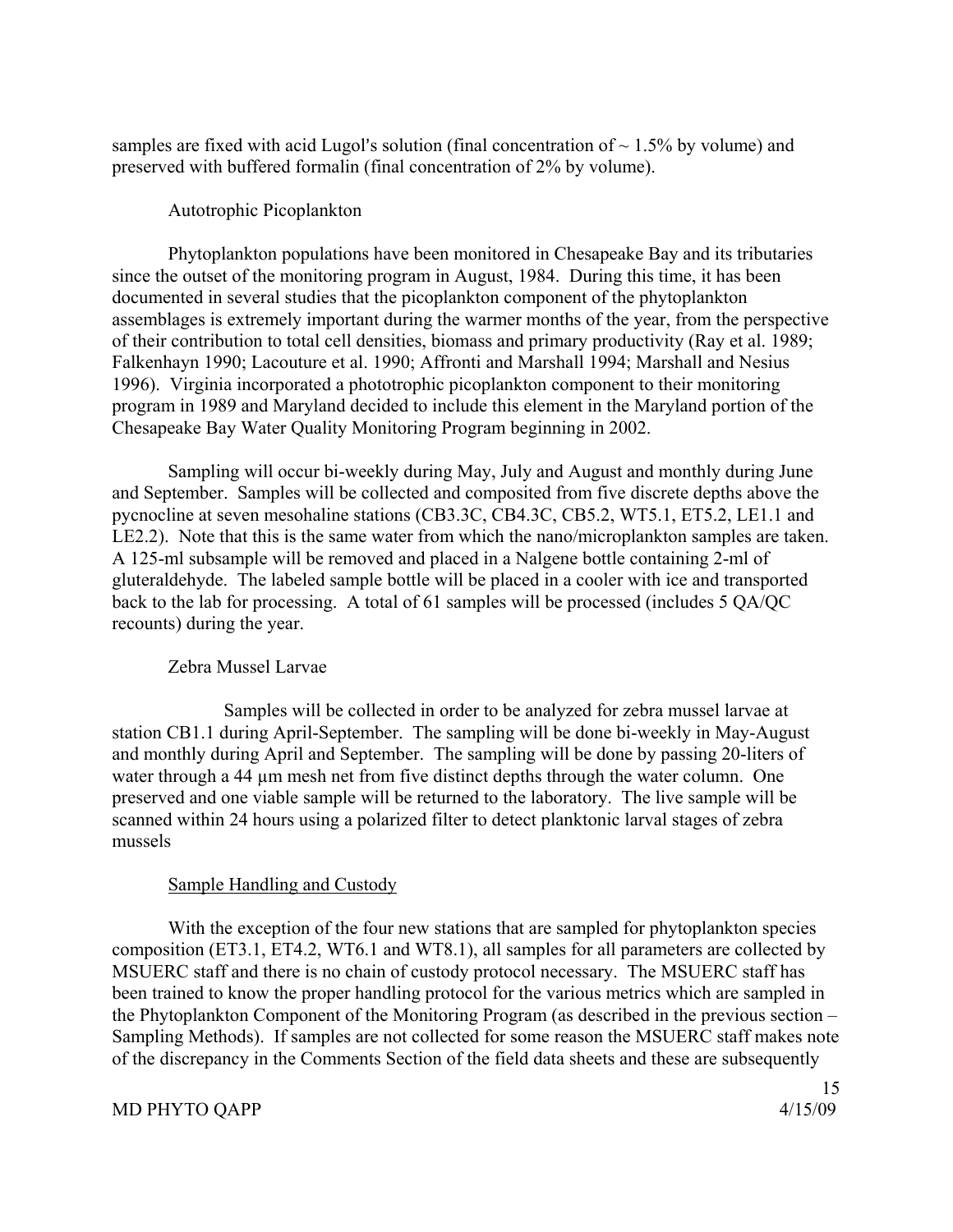transferred to a bound notebook dedicated to lost samples. This notebook is maintained by the Project QA Officer. For the samples which are not collected by MSUERC staff (see above), the phytoplankton species composition samples are delivered to MSUERC by members of MDDNR field staff within 6 weeks of collection and logged into a chain of custody notebook at the time of delivery.

# Analytical Methods

### Chlorophyll *a*

Chlorophyll samples are stored in a freezer for no more than 3 months before processing. In a virtually dark lab, a sample is taken from the freezer. The label is removed and placed in a data book. The foil is unwrapped and using a pair of forceps, the filter is folded in half again so that it will fit into the grinding vessel (Thomas Scientific Size B). Approximately 3-5 mls of J.T. Baker HPLC grade acetone that has been diluted with DI to 90% strength is added to the grinding vessel. The sample is then ground using a Black & Decker 3/8": variable speed electric drill and a pestile that has been put into the chock of the drill. The grinding vessel is held against the pestile in a plastic beaker filled with ice for half of the grinding time. The grinding vessel is lifted out of the ice in order to see the condition of the filter. The filter is ground until it is an applesauce type mush.

After grinding is complete, a small amount of acetone is used to rinse any filter debris from the pestile into the grinding vessel and to rinse any filter debris from the sides of the grinding vessel. A metal rod which is wiped off with a Kimwipe after each use is sometimes used to loosen the filter mush from the bottom of the grinding vessel. The sample is then transferred to a 13 ml Kimax glass centrifuge tube using a small plastic funnel. The metal rod may be used again to poke the filter mush through the funnel into the centrifuge tube. A small amount of acetone is used to rinse any of the remains of the sample from the grinding vessel and the funnel into the centrifuge tube. The centrifuge tube is then capped and placed in a light proof box inside a dark refrigerator.

The grinding process is repeated with each filter. The number of samples processed at one time is at the discretion of the lab technician. Sometimes, the samples are ground, placed in the dark refrigerator, and stored there overnight before continuing the rest of the process. Most of the time, the samples are completed from grinding to running them through the spectrophotometer in one day.

Still in virtual darkness, the samples are taken from the dark refrigerator and loaded into the centrifuge. The Beckman refrigerated centrifuge is run at 2400 rpm's for 30 minutes or more at a temperature of 8 degrees C.

After the centrifuge has stopped, the samples are removed while still in the centrifuge racks (8-10 at a time) and taken to the spectrophotometer located in the same lab. The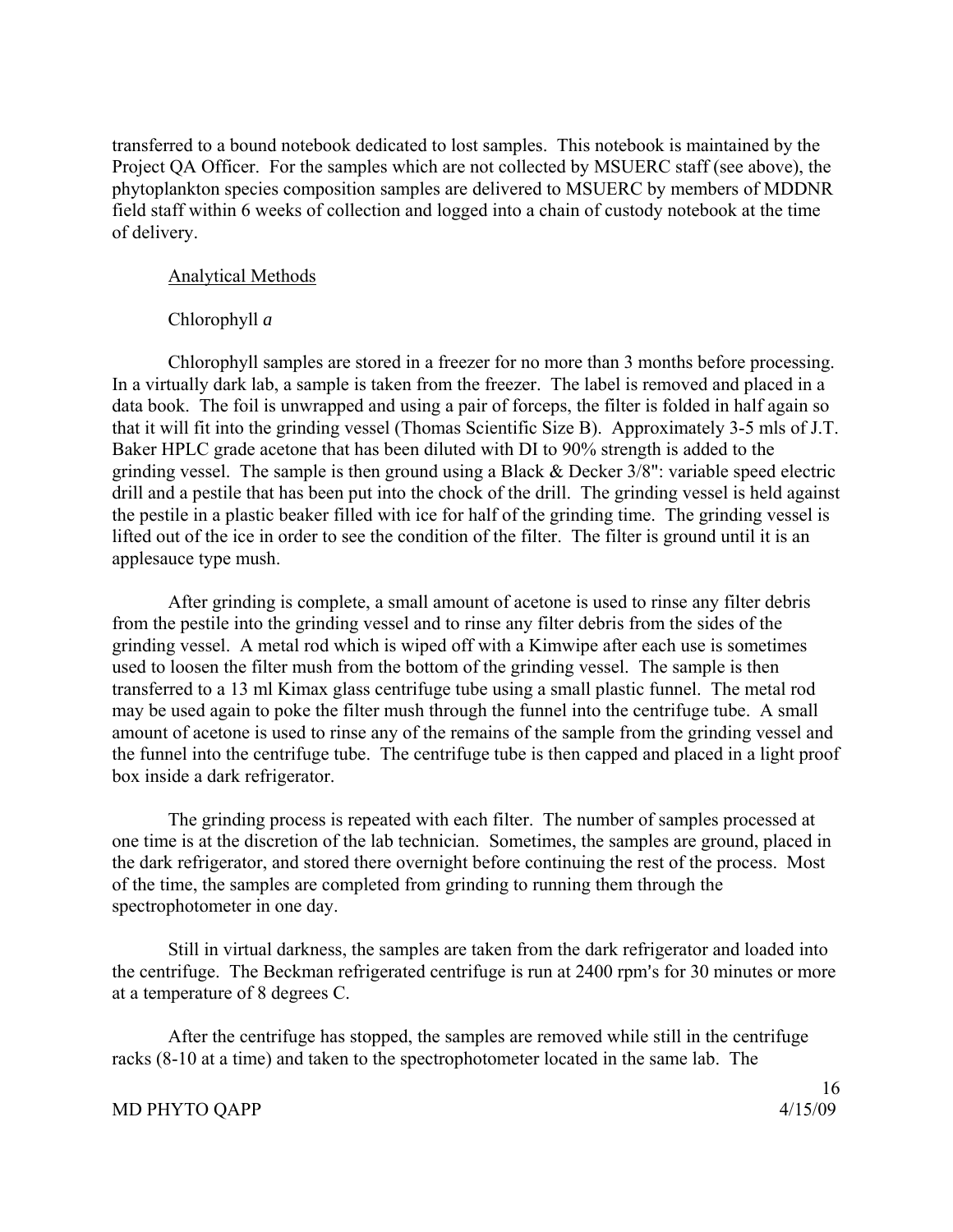supernatant/sample is carefully poured off into a plastic 25 ml graduated cylinder. The volume of the sample is measured and recorded in the data book. The sample is poured into a 1 cm spectrophotometric cuvette (3-4 mls generally). The cuvette is wiped off carefully with a Kimwipe and placed in the spectrophotometer. The spectrophotometer has a moving rack that holds 5 cuvettes, 4 are samples and 1 is a blank (filled with 90% acetone). The spectrophotometer is zeroed with the blank at 750nm. Each sample is read at this wavelength and the value is recorded in the data book. The spectrophotometer is then changed to a wavelength of 665nm and the above process is repeated. After the initial reading at 665nm is recorded, 3 drops of 2N HCl is added to each sample. The samples are then read again at 665nm and 750nm. After this process is complete, the samples are removed from the cuvettes and each cuvette is rinsed with 90% acetone 3 times before being filled again.

All values that have been recorded in the data book are entered into a spreadsheet that contains the equation for calculating chlorophyll concentration. The equation used is from Standard Methods: Chl, ug/l = 26.73 (665b-665a) x V1 / V2, where, 665b and 665a are the optical densities of the 90% acetone extract before and after acidification, V1 is the volume of the extract and V2 is the sample volume that was filtered.

### Primary Productivity

 At the end of a sampling day, four 100 ml subsamples per station are decanted from the two surface-layer composite samples (15 liters each) into sample-rinsed Pyrex milk dilution bottles (or polycarbonate bottles after July, 1989), one for time-zero  $C^{14}$  blank (t0), one for alkalinity determination, and one from each composite for  $C<sup>14</sup>$  incubation. The two incubation samples per station are placed in a constant light incubator (>250 uE per sq m per sec) receiving runningwater from the study area for temperature control for an acclimation period  $> 0.5$  h. Then 1-ml of 1-2 uCi labeled NaHCO3 is added and samples are returned to the incubator for >1 h. After incubation, 15 ml is filtered through a 0.45 um Millipore membrane filter, rinsed with filtered sample water and fumed over concentrated HCl. Fifteen ml of t0 sample is similarly filtered and fumed, immediately following the addition of the radioisotope. The filters are placed in scintillation vials and stored in a freezer. Scintillation cocktail (Aquasol 8/84 - 10/94 and Cytoscint 10/94 - present) is added to the scintillation vials and the samples are run on a Packard Tri-Carb 2500TR Liquid Scintillation Analyzer equipped with internal quench standards and serviced twice a year by the Packard technician.

Field stock solutions of radio-labeled NaHCO3 are obtained from mixing portions of 25 mCi  $C^{14}$  NaCO3 stock solutions with pH of 10-10.2 de-ionized water. Final field stock activity approximates 2 uCi  $C^{14}$  per ml, determined from liquid scintillation counting of field stocks in phenethylamine and Biofluor. Field stock activities for each dilution are then recorded in a laboratory log and are assigned a date interval corresponding to the period that the field stock is employed in the program.

Carbon fixation rates  $[\mu g C^*(L^*h)^{-1}]$  are calculated according to a formula in Strickland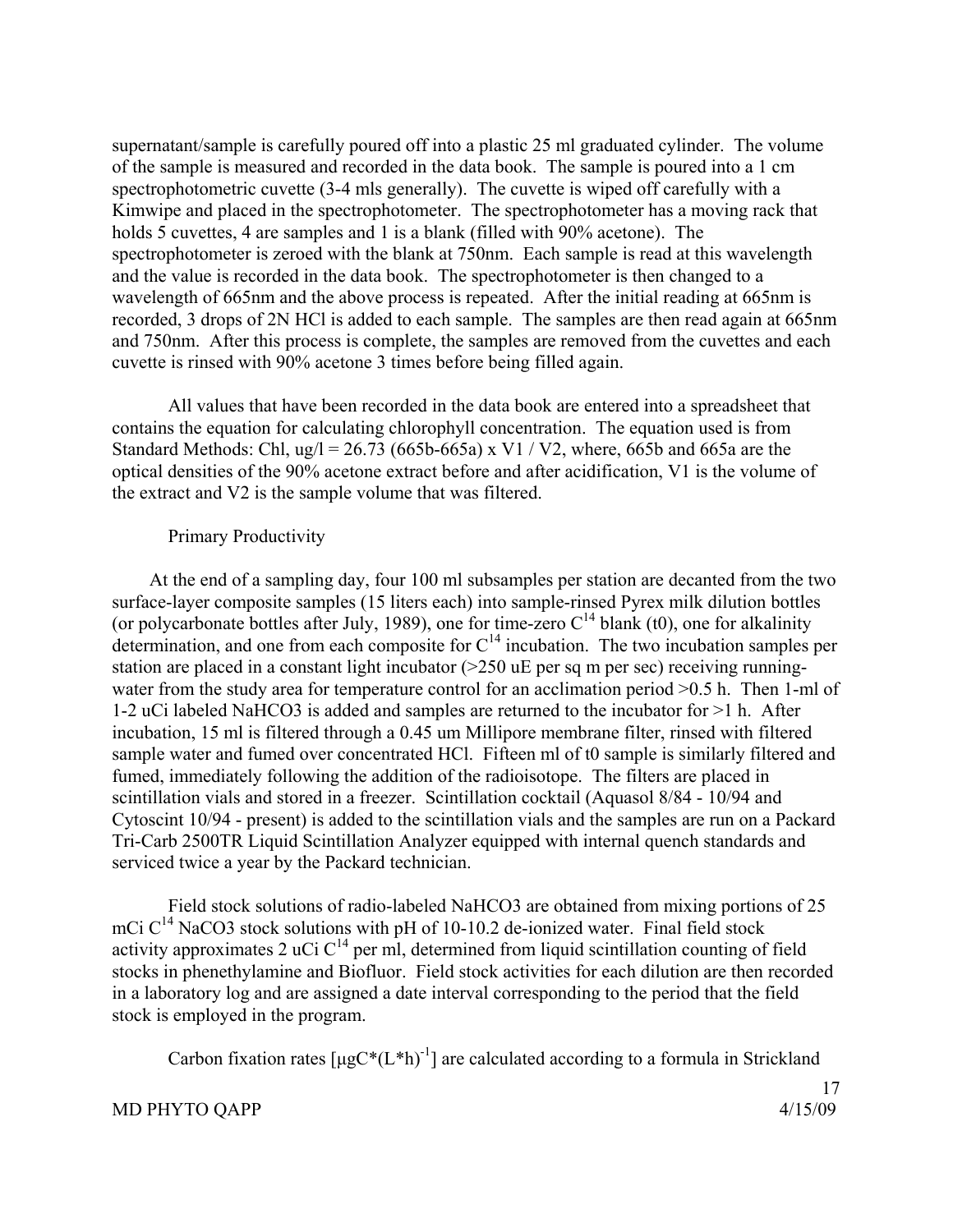and Parsons (1972):

mgC/ m<sup>3</sup>/ h = [(dpm1 - dpm0) \* 1.05 \* CA] / ( Rs/t1)

where: dpm1= dpm of replicate 1 sub-sample dpm0= dpm of time zero sub-sample V= volume of sub-sample filtered CA= carbonate alkalinity in mgC/ $m<sup>3</sup>$ Rs= total  $C^{14}$  dpm in 100 ml sample t1= incubation time (hrs) for replicate 1 sub-sample

Chlorophyll-normalized rates will be determined from the ratio of the carbon fixation rate and chlorophyll *a* concentration from each composite sample.

 Routine wipe tests are conducted in order to assess radiation levels in the laboratories where isotopes are used. The results of these tests are stored in a wipe log maintained by the radiation safety officer. The liquid waste generated from the  $^{14}$ C technique is neutralized by acidification and disposed of down the drain. The solid waste is stored on site at MSUERC until a sufficient quantity is generated whereupon it is removed and disposed of by a radiation safety company.

# Phytoplankton Species Composition

Samples fixed with acid Lugol's solution and subsequently preserved with buffered formalin, are brought into the laboratory to prepare for counting. The sample preparation utilizes a gravitational settling technique (Utermohl, 1958). The sample bottle is gently inverted 10-12 times and an appropriate aliquot is removed with a macropipette. This volume is generally between 1-50 mls, depending upon the density of cells and amount of sediment and detritus in the sample. The aliquot is transferred to a two-piece settling chamber which, if necessary, is topped off with distilled water. The settling chamber is capped and allowed to settle for an appropriate time (1-48 hrs). Upon settling, the upper portion of the chamber is removed and replaced with a glass plate. The sample is then transferred to a Leitz Diavert inverted microscope (condenser numerical aperture 0.70/L4; objectives 40X/0.70 and 25X/0.50; oculars 12.5X/18M) with phase contrast optics.

Until 2005, the sample is initially enumerated at 500X using a random fields technique (Venrick, 1978). A minimum of twenty random fields and 200 individual cells are enumerated. Additional fields are counted until the minimum count is attained. When there are a large number of cells of a particular taxon in a sample, fewer than twenty random fields are enumerated with a minimum of 5 random fields examined for this taxon. Individual cells are enumerated, whether in chains, filaments or colonies. This allows for a more accurate estimate of biomass which is determined from the cell densities. Upon achieving twenty random fields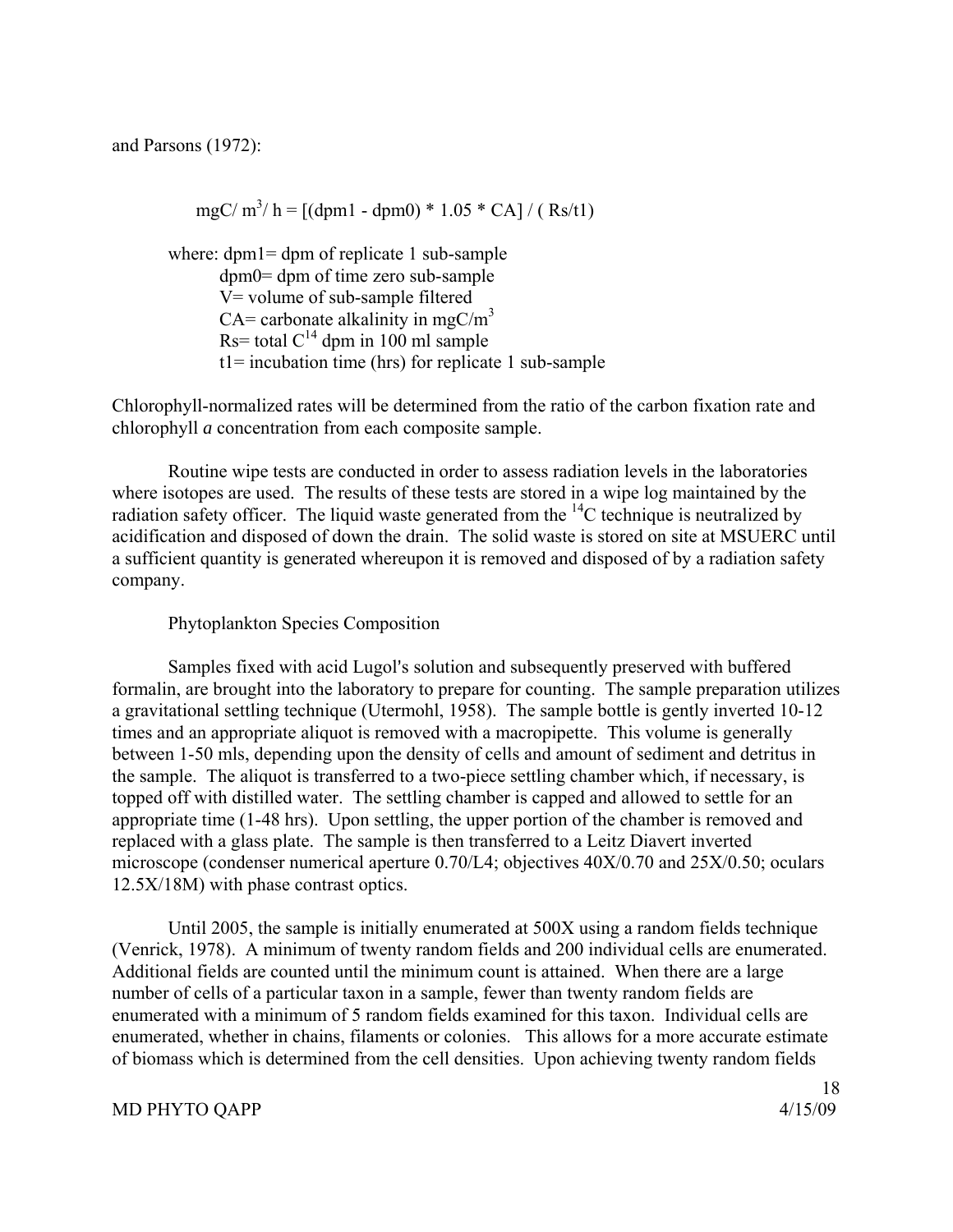and 200 individual cells, a low magnification scan (312.5X) of 20 random fields is used to estimate the rarer, larger forms within the sample.

Beginning in 2005, the following enumeration technique was instituted:

- (1) At 312X magnification, a minimum of ten random fields and 200 cells of taxa  $> 10$ microns in largest dimension will be counted. If 200 cells are not tallied in 10 fields, cells in additional fields will be enumerated until 200 cells have been enumerated.
- (2) At 500X magnification, twenty random fields will be counted for taxa < 10 microns in largest dimension.
- (3) At 125X magnification, the entire chamber will be scanned for taxa which were not enumerated at the other two magnifications.

 The sample enumeration is carried out with the assistance of a computer program, whereby the sample is counted directly onto a computer which in turn transforms the raw counts into normalized counts (#/l), sums the total density in the sample and provides a summary of phylogenetic densities. A subsequent program is run on the sample which transforms the individual taxa cell densities into a carbon equivalent, provides a total carbon value for the sample and phylogenetic summaries of carbon. The carbon program is based on carbon values which have been calculated by mean cell dimensions and conversion equations for different taxonomic groups (Strathmann, 1970; Smayda, 1978). These phytoplankton biomass data are not part of the routine deliverable of this program, but EPA-CBP converts the abundance data to carbon for use in the Phytoplankton Index of Biotic Integrity.

# Autotrophic Picoplankton

The field samples are returned to the lab and held in a refrigerator  $(4^0C)$  until processing begins (no longer than 7 days). Using a 25-mm millipore filtration apparatus, a 0.45 μm backing filter is placed on the filter holder and moistened with distilled water. A 0.2 μm Irgalan blackstained nucleopore filter is placed on top of the backing filter and the filter chimney attached to the base. An appropriate volume of sample water (generally 1-2 ml) is placed in the chimney and filtered at a low vacuum pressure  $(~5 \text{ kPa})$ . The chimney is rinsed with DI water before the nucleopore filter is removed from the base and placed in the center of a glass microscope slide that has been moistened with breath condensation. A drop of immersion oil is placed in the center of the filter and a cover slip is placed on top of the filter. The slide is gently tamped with a paper towel and either examined immediately or placed in a slide box in a freezer until microscopic inspection occurs (no more than two weeks holding time).

The glass slide holding the sample filter is placed on a Leitz Laborlux compound microscope outfitted with a 50-W mercury bulb and inspected at a magnification of 1250X. The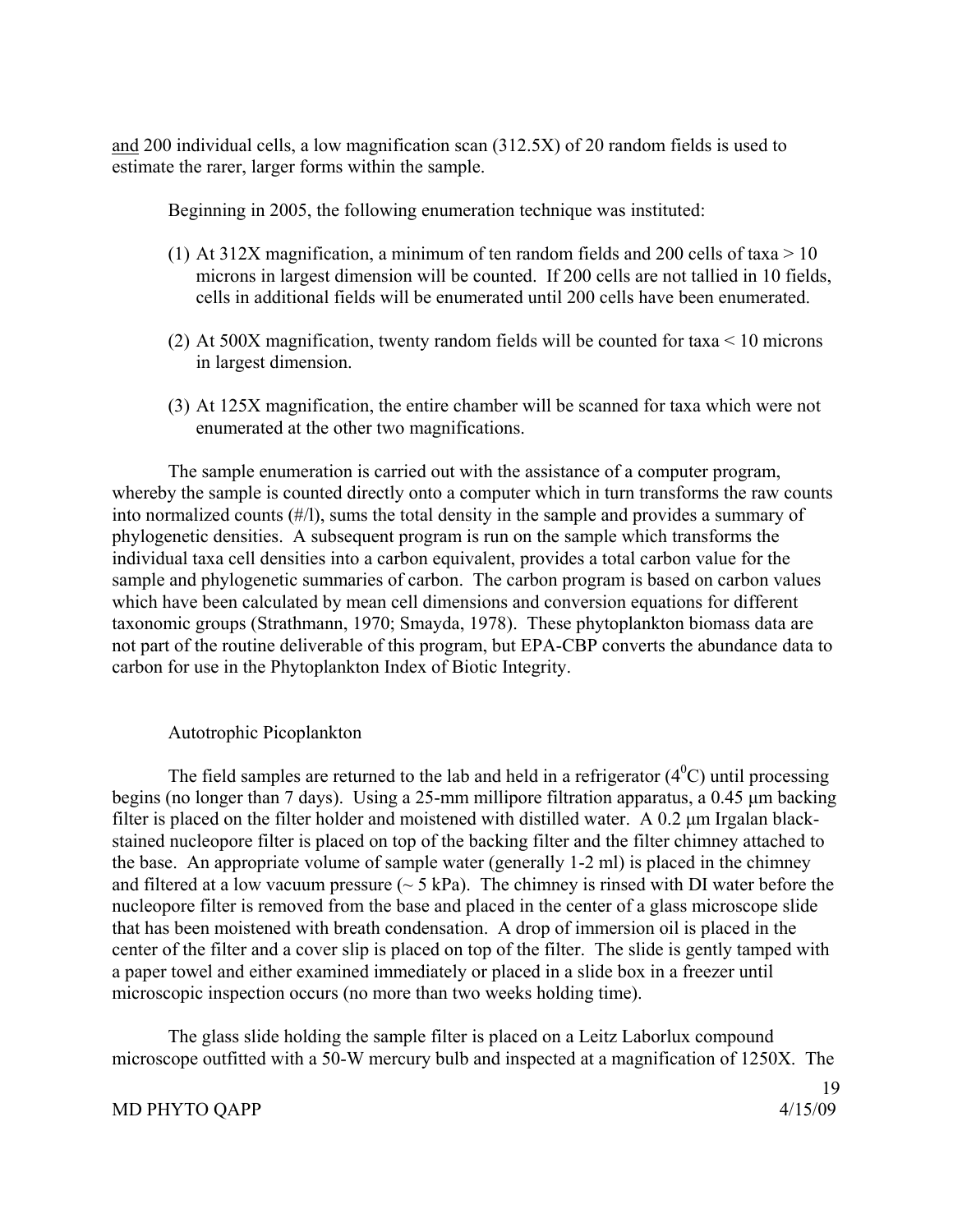autofluorescence characteristics of the phototrophic picoplankton cells are detected by using two different filter sets - one with an excitation wavelength of 450-490 nm which excites the chlorophyll a and type I phycoerythrins (common to the dominant group of picoplankton cyanobacteria), the other a yellow-green wavelength of 520-560 nm which illuminates the type II phycoerythrins and the phycocyanins. A minimum of 200 cells and 20 random fields will be counted. These counts will supplement the Utermohl counts of the nano- and microplankton, and since ANSERC does not attempt to enumerate picoplankton with the Utermohl technique, there will be no replication of cells counted by the two techniques.

# Quality Control

# Chlorophyll *a*

Quarterly blind audits are run on discrete chlorophyll samples between seven different laboratories that participate in the Monitoring Program. The results of these comparative tests are distributed amongst the labs and to the EPA-CBP. Interlab tests are done every several years by using chlorophyll standards and testing MSUERC results to these standards. If the calculated chlorophylls are  $> \pm 25\%$  of the standards, the test is re-run. If the results remain skewed, the analytical procedure is examined through each step in order to determine the source of the discrepancy. These results are maintained in a logbook by the Project Quality Assurance Officer.

# Primary Productivity

Measures of primary productivity (carbon fixation) are carried out on two composite samples/station. These samples are not duplicates as some variability exists related to spatial variability of phytoplankton assemblages (patchiness). The samples are 'normalized' based upon the phytoplankton biomass (chlorophyll *a* concentration) measured directly from each sample. This normalized value is the assimilation ratio of the sample. In the event that the assimilation ratio of the two samples differs by more than 50%, the data are flagged within the data set in order to alert data users that there is a possible problem with these data. A QA/QC split sample comparison was made with ODU's primary productivity lab in 2002. The results of this split sample effort indicated a bias between the two labs that was partially attributed to differences in protocols in determining carbon fixation rates. A report is on file that documents the results of this comparison (White Paper on Maryland vs Virginia Measurements of Primary Production- Submitted to EPA-CBP by Claire Buchanan - July 30, 2002.)

# Phytoplankton Species Composition

Quality assurance counts are enumerated for 5% of the total number of samples. The QA sample must have a total density and dominant taxa densities within 80% of the original count (80% is dictated by the precision calculated for the counting protocol). If the recount sample does not meet these criteria, the sample is re-counted until the densities compare within the 80%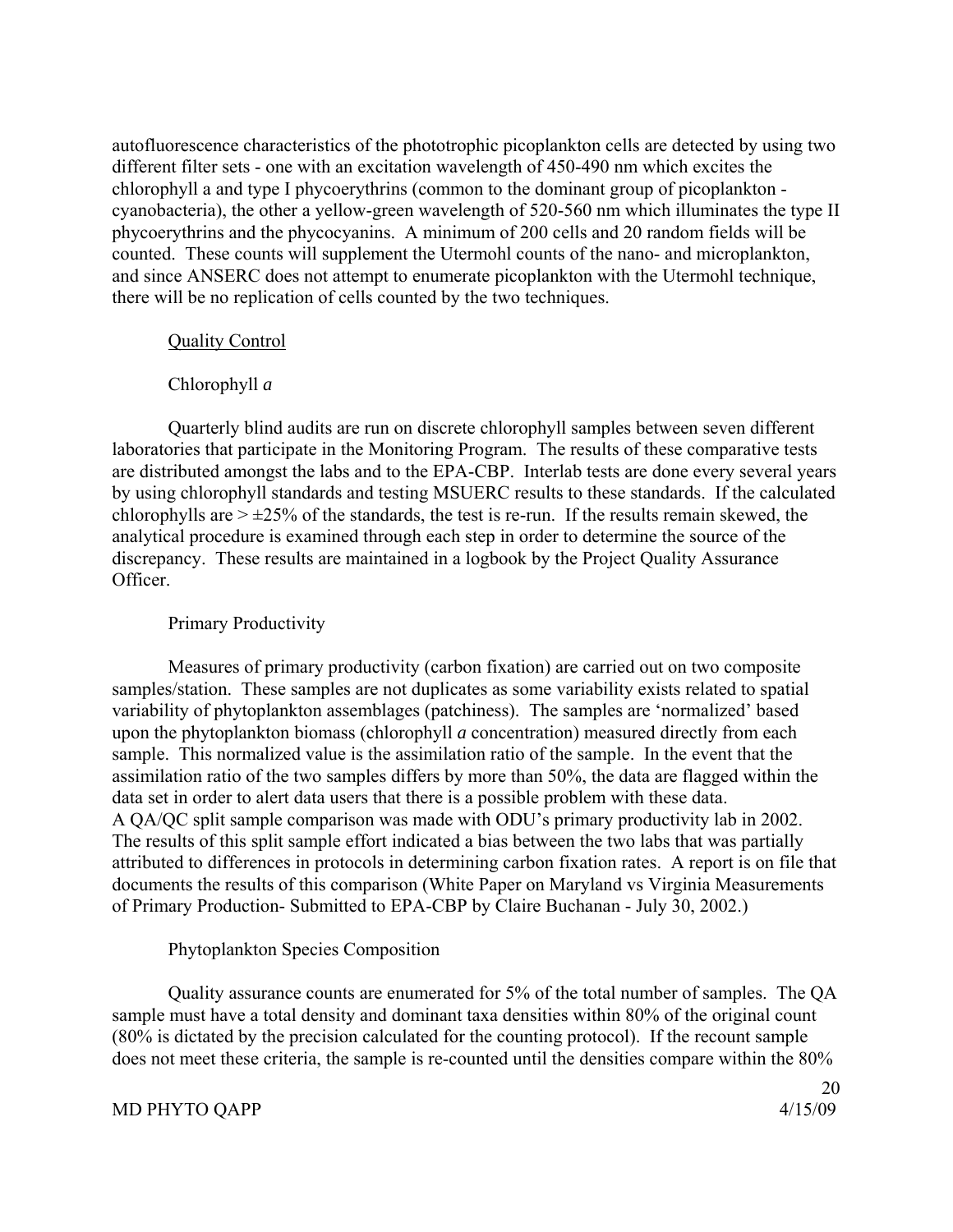guidelines and these new values are thereby reported. The computer print-outs of the quality assurance counts and the original counts are maintained in a binder kept in the microscope laboratory at ANSERC. Quality control counts will also be done between ANSERC and the VA phytoplankton monitoring program at ODU. During the course of the year, four fixed samples will be exchanged between the two laboratories. These samples will be collected and enumerated using the protocol specified by each laboratory for the routine processing of phytoplankton samples for the Chesapeake Bay Water Quality Monitoring Program. The results of the initial QA/QC split sampling between the states identified several discrepancies in taxonomic identifications (Seaborn et. al., 1999). Subsequent split sample analyses between the two states have uncovered other discrepancies which have resulted in specific changes aimed at making the data more comparable for the two phytoplankton laboratories.

# Autotrophic Picoplankton

 Quality assurance counts are enumerated for 10% of the total number of samples. The QA sample must have a total density within 80% of the original count. The sample is re-counted until the densities compare within the 80% guidelines and these new values are thereby reported.

# Instrument/Equipment Testing, Inspection, Maintenance and Calibration

Microscopes and light meters are inspected and maintained on an annual basis. Technicians from an optical company come to the laboratory annually to inspect, clean and align the microscopes. This allows for the maintenance of consistently high optical quality in the microscopes which are used in the Phytoplankton Monitoring Program. The underwater light meters and deck cells are sent back to Li-Cor Corp. annually for inspection and calibration. The three meters are periodically tested against one another to test for potential drift between calibrations. If there is significant drift in a unit  $(>=20\%)$ , it is returned to the manufacturer for re-calibration.

The performance of the spectrophotometer used in chlorophyll *a* analysis is tested indirectly during the QA tests run on the chlorophyll protocol. If there is discrepancy in chlorophyll concentrations during inter or intralab QA efforts, the instrument is one of the variables which is tested for causing the discrepancy. The interlab QA test for chlorophyll *a* involves use of a chlorophyll standard which acts as a test of the accuracy of the spectrophotometer.

The fluorometers (3) are tested against one another annually and calibrated to give readings which are within 10% of one another. The *in vivo* fluorescence data which is converted to chlorophyll *a* concentrations is somewhat of a relative measure since the IVF data is regressed against discrete chlorophyll concentrations. The resulting transformed IVF data rely on the chlorophyll *a* concentrations to provide their accuracies.

# Inspection/Acceptance of Supplies and Consumables

The Project QA Officer is responsible for inspecting and accepting supplies and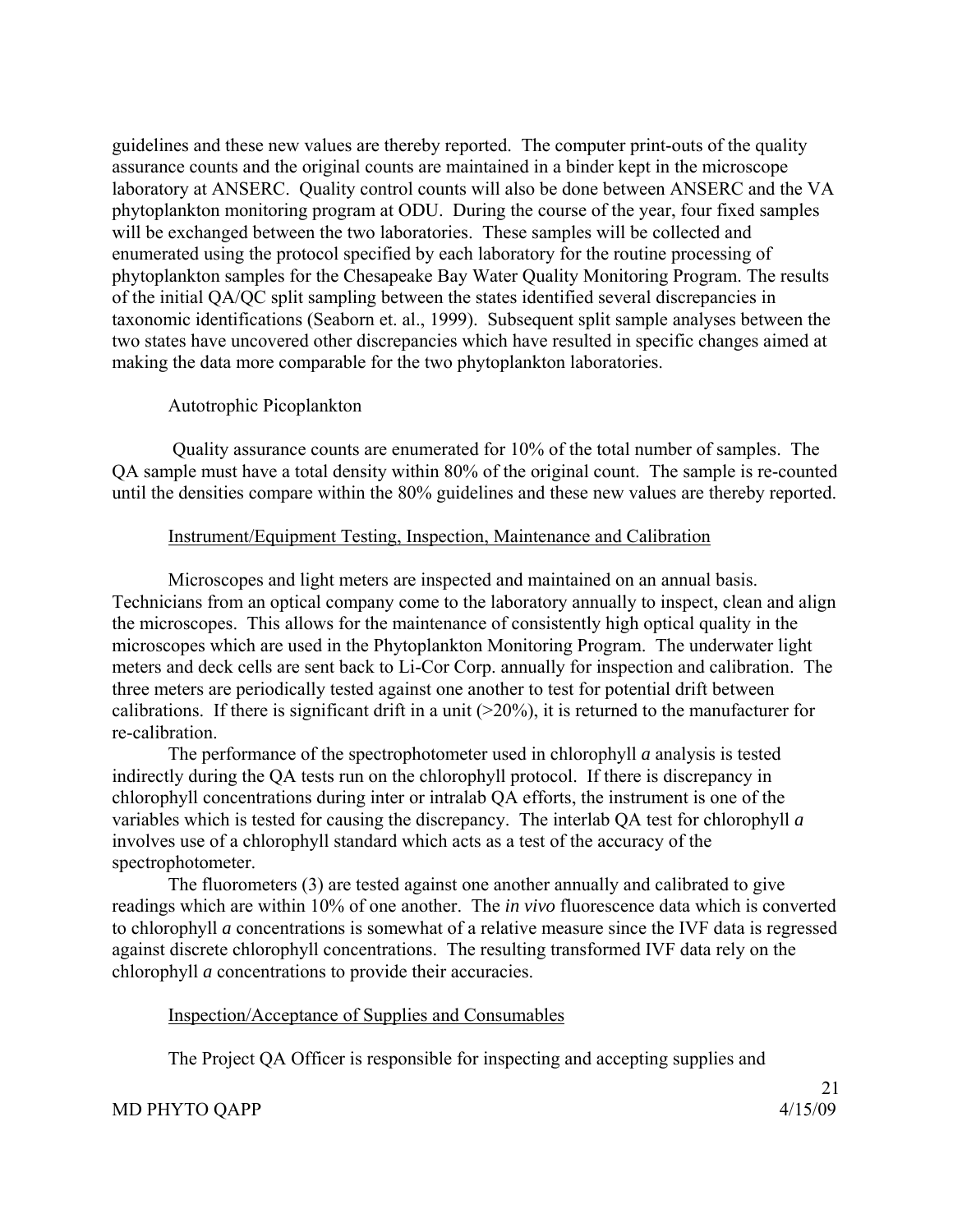consumables for the MD Phytoplankton Monitoring Program. These responsibilities include inspecting reagents, chemicals, filters, sample bottles and other supplies for compatibility with those previously, dating chemicals and reagents relative to their delivery dates, and assuring that proper data storage devices are used in the project. In addition, de-ionized (DI) water which is used for phytoplankton sample dilution during the taxonomic analyses is microscopically examined for contaminants. This is done in addition to routine servicing of the de-ionized water system at MSUERC by the company which installed the DI water system.

#### Non-direct Measurements

The Phytoplankton Monitoring Program has developed a carbon data set which results from converting the phytoplankton species composition data set from a measure of cell densities to one of cell carbon concentrations. More specifically, every phytoplankton taxon used by the project has been assigned a specific carbon value. This carbon value has been calculated based on cell volume which is applied to one of two conversion equations in order to generate a carbon measure. The cell volume is calculated by applying either directly measured cell dimensions or dimensions taken from the literature for rarer forms to the appropriate geometric volume equation. Those generated from direct cell measurements are based upon the measurements of twenty individual cells taken from samples collected at different times of the year. Those generated from literature cell dimensions use a mean value for specific dimensions based upon a mean range of dimensions from various taxonomic keys.

The carbon list used by the Phytoplankton Monitoring Program has been compared to other lists which have been generated by other researchers and modifications to the Chesapeake Bay Phytoplankton Carbon List have been made as a result of these comparisons.

#### Data Management

The data generated by the MD Phytoplankton Monitoring Program is under the control of the Data Coordinator. The data undergoes a series of electronic QA checks and is followed up by a series of proofing steps by the Data Coordinator, Phytoplankton Taxonomy QA Officer and ultimately by the project PI.

The first step in this process is the inspection of raw data which is entered either automatically electronically through software programs (IVF data) or by individual technicians with the assistance of software programs (phytoplankton taxonomy, light attenuation and primary productivity data). These raw data which are in an ASCII format are checked by specific software programs for formatting, omissions, and logic (within specific error ranges). These raw data sets are subsequently inspected by the appropriate personnel (i.e. taxonomist for phytoplankton data, field technician for data collected in the field) for accuracy, comprehensiveness and proper formatting. After making any necessary edits to the raw data sets, they are run through another series of software programs which convert them to a final ASCII data set. Another series of electronic and visual proofing steps are made by the appropriate software programs and personnel. Specific edits are documented on the hardcopies used for visual inspection of the data. These final ASCII data sets are then proofed by the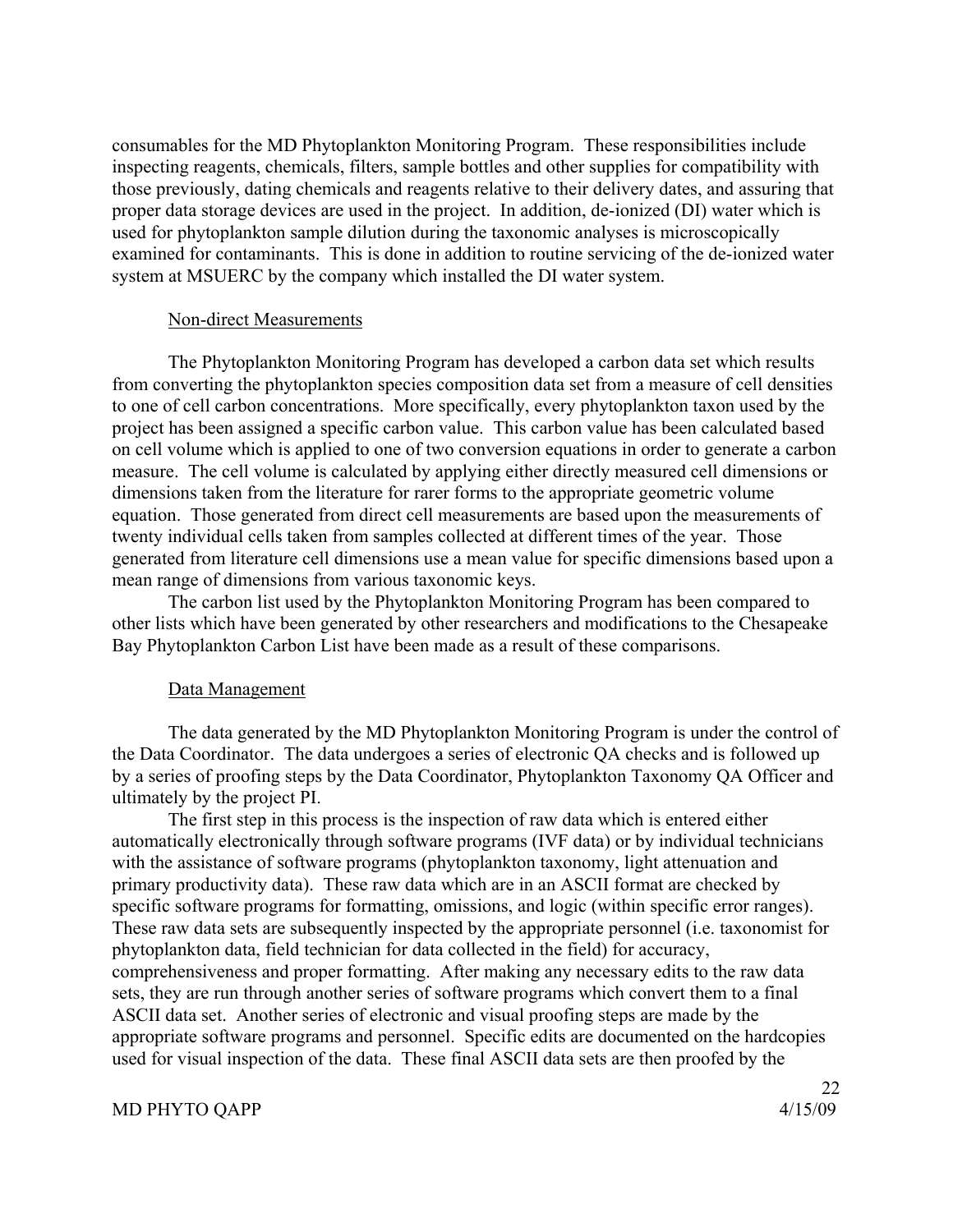Principal Investigator for logic (data within error ranges), formatting and comprehensiveness. These final ASCII data sets are then electronically converted to SAS data sets by software programs. A series of check programs is run on these SAS data sets to check for data ranges, comprehensiveness and formatting. Any error messages are addressed by the Data Coordinator of the project. The final SAS data sets are then visually inspected by the Principal Investigator for logic, comprehensiveness and accuracy. During each step of this process, the person running the electronic QA programs and those doing the visual proofing of the data, sign off and date the completion and results of their work.

The format of the final SAS data sets which are submitted to MDDNR and EPA-CBP data managers is a prescribed EPA data format that contains all of the necessary header information, qualifiers, personnel descriptors, sampling site descriptors and other data documentation. This prescribed format allows for these data to be transferred to an EPA-CBP data hub for all of the data collected in the Chesapeake Bay Water Quality Monitoring Program.

### Assessments and Response Actions

 The chlorophyll *a* and phytoplankton taxonomy components of the Phytoplankton Monitoring Program have regular QA assessments. The chlorophyll *a* component is part of a blind audit program which takes place quarterly. This audit is conducted by the EPA-CBP Analytical Methods and Quality Assurance Workgroup. This audit includes results from eight different laboratories. A summary report is produced with the results for each blind audit and this report is distributed amongst the various participants. The phytoplankton taxonomy component utilizes a split sample assessment in conjunction with the VA Phytoplankton Monitoring Program under the auspices of the EPA-CBP Quality Assurance Officer. This split sample assessment is conducted annually and the focus and design change from year to year. The results of this assessment are presented at a meeting of the two phytoplankton laboratories (MSUERC and Old Dominion University) in association with MDDNR, VADEQ and EPA-CBP personnel. Following this meeting, a report is produced which documents and interprets the results of the split sample assessment. This report includes recommendations for improving the precision of the two laboratories taxonomic enumeration techniques and for the focus of the following year's assessment. The EPA-CBP addresses the recommendations made in this report and dictates specific changes to the protocol when necessary. Within The MD Phytoplankton Monitoring Program, 5% of taxonomy samples are re-counted. The recounts must fall within 80% of the original count for total density and for the 2-3 dominant taxa. If these criteria are not met, the sample is recounted until they are realized.

### Reports to Management

 Quarterly progress reports are delivered electronically to MDDNR. These reports document the progress which is made in sample collection, sample processing, data management tasks, professional meetings attended and any problems which may have occurred with any of these tasks (i.e. samples that were not collected, problems with typical laboratory protocols). In addition, the bi-annual data deliveries require that an updated data dictionary be submitted that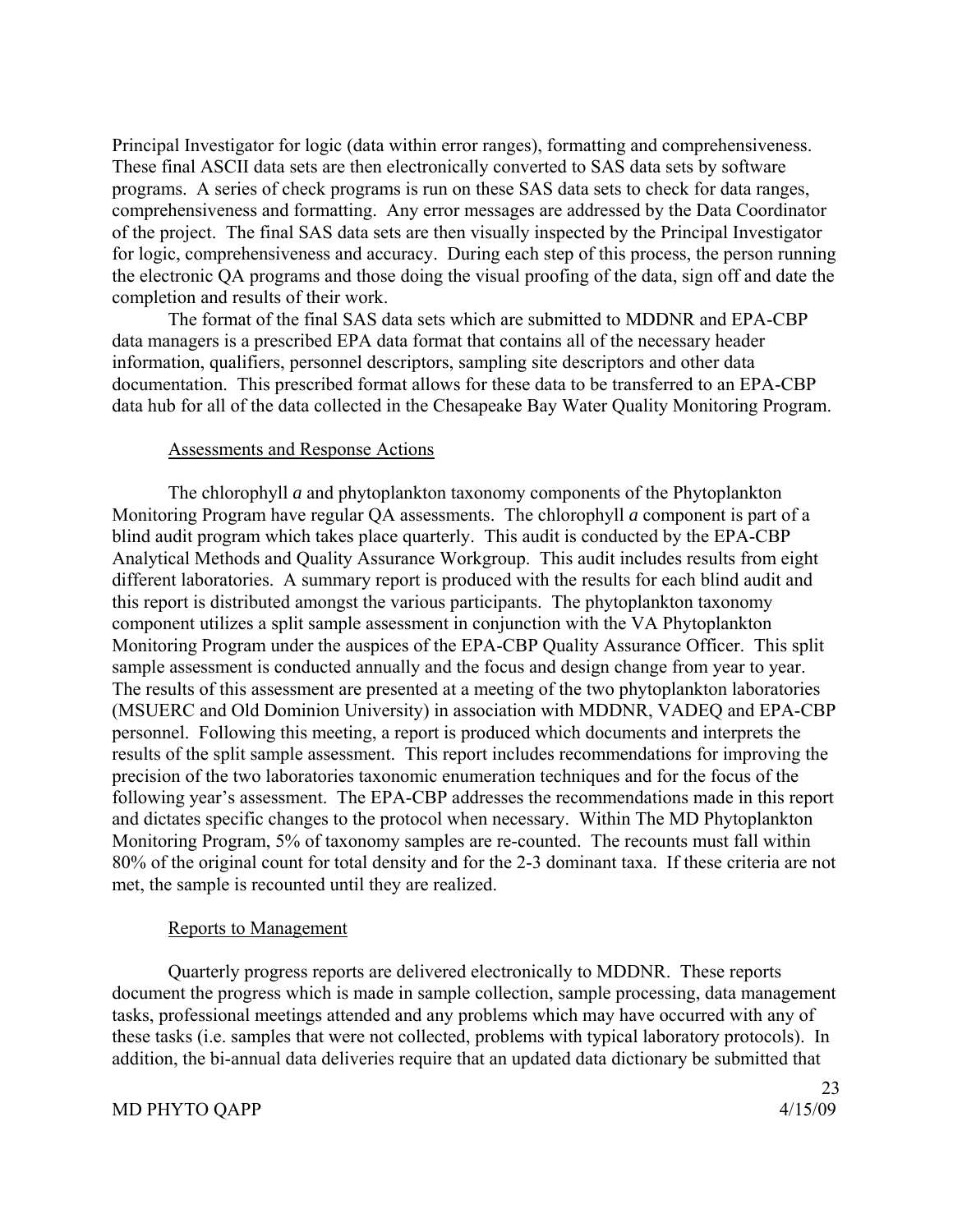documents any issues which occur with field, laboratory, analytical or data management protocols. This information ultimately ends up being displayed in the EPA-CBP data hub as either flagged data or as information displayed in the data dictionary/QAPP.

#### Data Review, Verification and Validation

 The chlorophyll data is generated from a linear regression of discrete chlorophyll sample concentrations and associated *in vivo* fluorescence values. Generally, the r-square value of the regression must exceed a value of 0.8. When this criterion is not met the individual data points are inspected and aberrant outliers are considered for omission from the regression data set. Once the regression is accepted, the chlorophyll *a* values which result are inspected for logic and values which appear to fall out of the logical range are compared to chlorophyll data which is collected simultaneously by MDDNR staff. The extreme result of this comparison is to substitute the MDDNR chlorophyll data for the MSUERC data which entails the calculation of a new linear regression in order to convert the IVF data to chlorophyll.

 The primary productivity data which is collected as two composite samples from the upper half of the water column is checked for comparability and logic. The logic criterion is based upon the amount of carbon fixation relative to the chlorophyll *a* concentration for that composite sample (a specific discrete chlorophyll *a* sample is analyzed for each composite sample). The resulting ratio of carbon fixation : chlorophyll *a* is termed the assimilation ratio. There are typical ranges of the assimilation ratio for different seasons and salinity regimes. For the instances when the assimilation ratio falls outside of these ranges the data is flagged and inspected for error (either the carbon fixation or the chlorophyll data is likely to be in error). Another means of verifying the primary productivity data is comparing the time zero sample to the samples which incubate for  $\geq$  one hour. This comparison will indicate a sample which was not spiked with 14 –carbon or one in which the 14- carbon had lost its activity (this occurs when an ampoule is not properly sealed and is exposed to the air prior to its use). On occasions when this is detected the carbon fixation data is deleted from the data set.

The phytoplankton taxonomic data is generated by manually entering counts (raw counts) into a software program which converts these data into normalized counts (# cells/liter). The taxonomist has the ability to alter raw counts before the sample is completed. There is no way to proof the raw counts since they are entered directly into the program rather than transferred from a clicker or data sheet tally into the program. Upon completion of the sample, the taxonomist inspects the data sheet which is produced by the software program for any errors. The errors which are detected at this point would be incorrect species codes or some of the header information for the sample (station, date, volume settled, fields counted). When these types of errors are detected the sample is re-entered with the correct information.

The chain-of-custody for data review, validation and verification begins with the individual who creates the data (lab technician/research assistant/field technician) initially reviewing the data. In the event of suspicious data, the technician confers with the Data Coordinator and the Principal Investigator in order to determine the necessary action. The necessary assessment is made followed by the appropriate response action. The suspicious data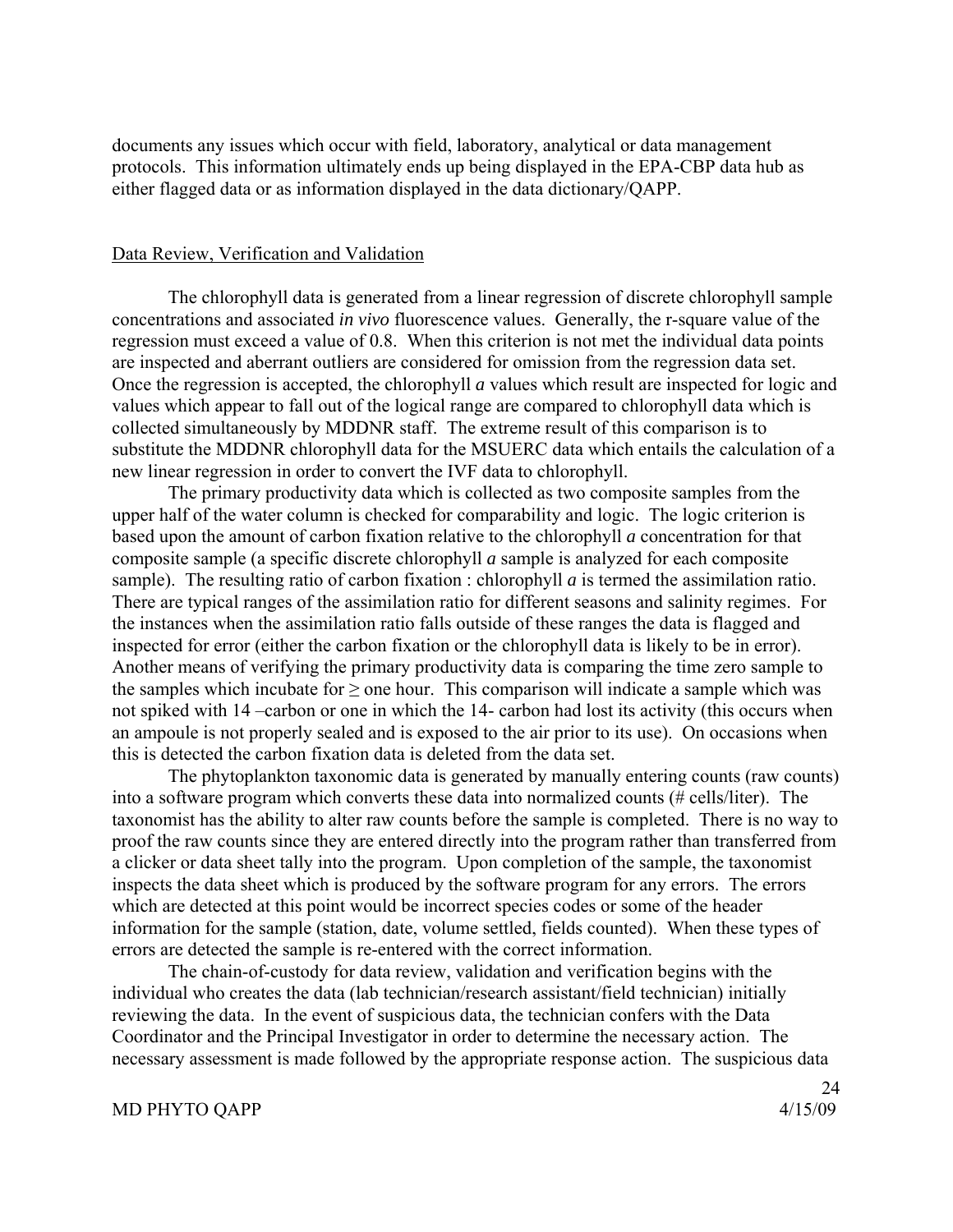is either accepted, altered or deleted. There are also instances whereby data is altered or deleted during the proofing stages of data verification. This can only occur with the approval of the Principal Investigator. In the case of data which is altered or deleted, documentation of these actions takes place in the data dictionary which is delivered to EPA-CBP with each bi-annual data delivery.

### REFERENCES

Affronti, L.F. and H.G. Marshall. 1994. Using frequency of dividing cells in estimating autotrophic picoplankton growth and productivity in the Chesapeake Bay. Hydrobiologia 284: 193-203.

Falkenhayn, C.J. 1990. Growth rate and grazing dynamics of coccoid cyanobacteria in the lower Chesapeake Bay. Unpubl. M.A. Thesis, School of Marine Science, College of William and Mary, Williamsburg, VA

Keefe, C.W., W.R. Boynton and W.M. Kemp. 1981. A review of Phytoplankton processes in estuarine environments. UMCEES Ref. 81-193 CBL. University of Maryland, Solomons, MD. 4 pp.

Lacouture, R.V., B.B. Wagoner, E. Nealley and K.G. Sellner. 1990. Dynamics of the microbial food web in the Patuxent River: Autotrophic picoplankton. In: (eds. J.A. Mihursky and A. Chaney) New Perspectives in the Chesapeake System: A Research and Management Partnership. Chesapeake Research Consortium Publication # 137. Solomons, MD

Marshall, H.G. and K.K. Nesius. 1996. Phytoplankton composition in relation to primary production in Chesapeake Bay. Mar. Biol. 125: 611-617.

Ray, R.T., L.W. Haas and M.E. Sieracki. 1989. Autotrophic picoplankton dynamics in a Chesapeake Bay sub-estuary. Mar. Ecol. Prog. Ser.

Seaborn, D.W, H.G.Marshall and R.V. Lacouture. 1999. A review of split sample results regarding phytoplankton composition and abundance in samples examined by Old Dominion University and the Academy of Natural Sciences Estuarine Research Center. Interstate Commission on the Potomac River Basin. 6 pp.

Smayda, T.J., 1978 in Phytoplankton Manual ed. A. Sournia. From phytoplankters to biomass. UNESCO Monographs on oceanographic methodology 6. Paris. p.273-279.

Standard Methods for the Examination of Water and Wastewater. Sixteenth Edition., 1985. APHA, AWWA and WPCF. Washington, D.C. 1268 pp.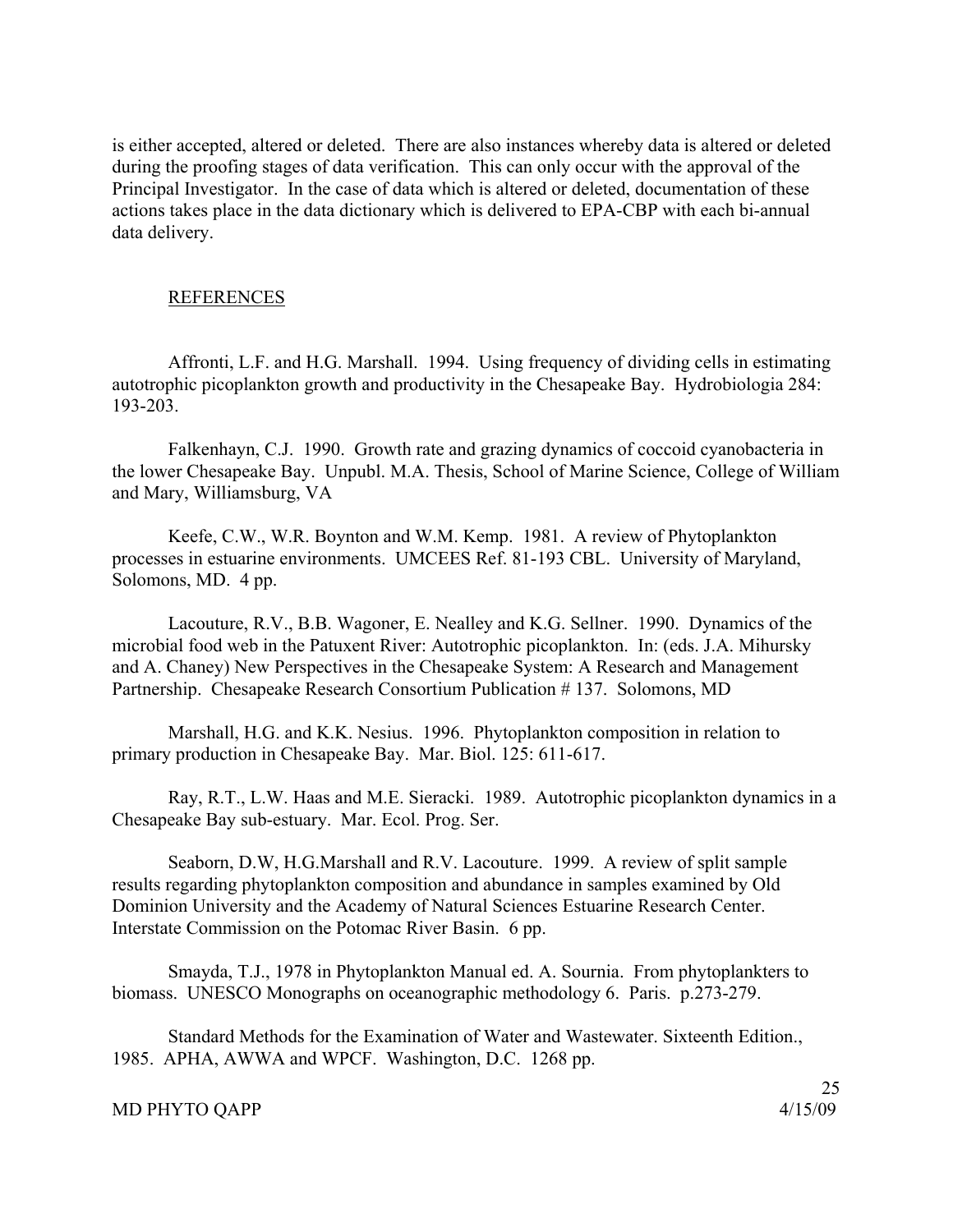Strathmann, R. R., 1967. Estimating the organic carbon content of phytoplankton from cell volume or plasma volume. Limnol. Oceanogr., vol.12, no.3, p.411-418.

Strickland, J.D.H. and T.R. Parsons. 1972. A practical handbook of seawater analysis. Fisheries Res. Bd. Canada Bull. 167, Ottawa. 310 pp.

Utermohl, H., 1931. Neue Wege in der quantitativen Erfassung des Planktons (mit besonderer Berucksichtigung des Ultraplanktons). Verh. Int. Ver. Thoer. Angew. Limnol., vol. 5, no. 2, p. 567-596.

Venrick, E.L. 1978. How many cells to count? Pages 167-180 in A. Sournia (ed.), Phytoplankton manual. UNESCO, Paris.

### APPENDIX A

# CHANGES MADE to the MD PHYTOPLANKTON MONITORING PROGRAM 1985-2007

### IVF/ Chlorophyll *a*

#### Field

 Fluorescence data were collected at stations in the Chesapeake Bay and Bay tributaries (vertical profiles) and between stations in Chesapeake Bay and the Patuxent River (horizontal transects) as a part of the Chesapeake Bay Water Quality Monitoring Program. Prior to 1996, data were collected 18 times over the course of the year; monthly from October - March and twice monthly from April - September (with the exception of the Choptank River stations and the station in Baltimore Harbor, which were not sampled in January and February). Beginning in January, 1996, the Patuxent River was the only sampling done in January, there was no sampling done in February and November, and only one sampling cruise in June and September. Mainstem sampling in January was reinstituted in 1999-2002 and then discontinued again in 2003. The outer station of the Patuxent cruise, XCG8613, was dropped from the sampling scheme beginning in March, 1992. A deviation in the normal cruise track of the Main Bay cruises occurred between April, 1994 and December, 1995 in that MDDNR added two extra stations between MCB3.1 and MCB2.2. The two extra stations were only sampled by MDDNR. The horizontal fluorescence program was paused during MDDNR sampling at these stations. On

### MD PHYTO QAPP 4/15/09

26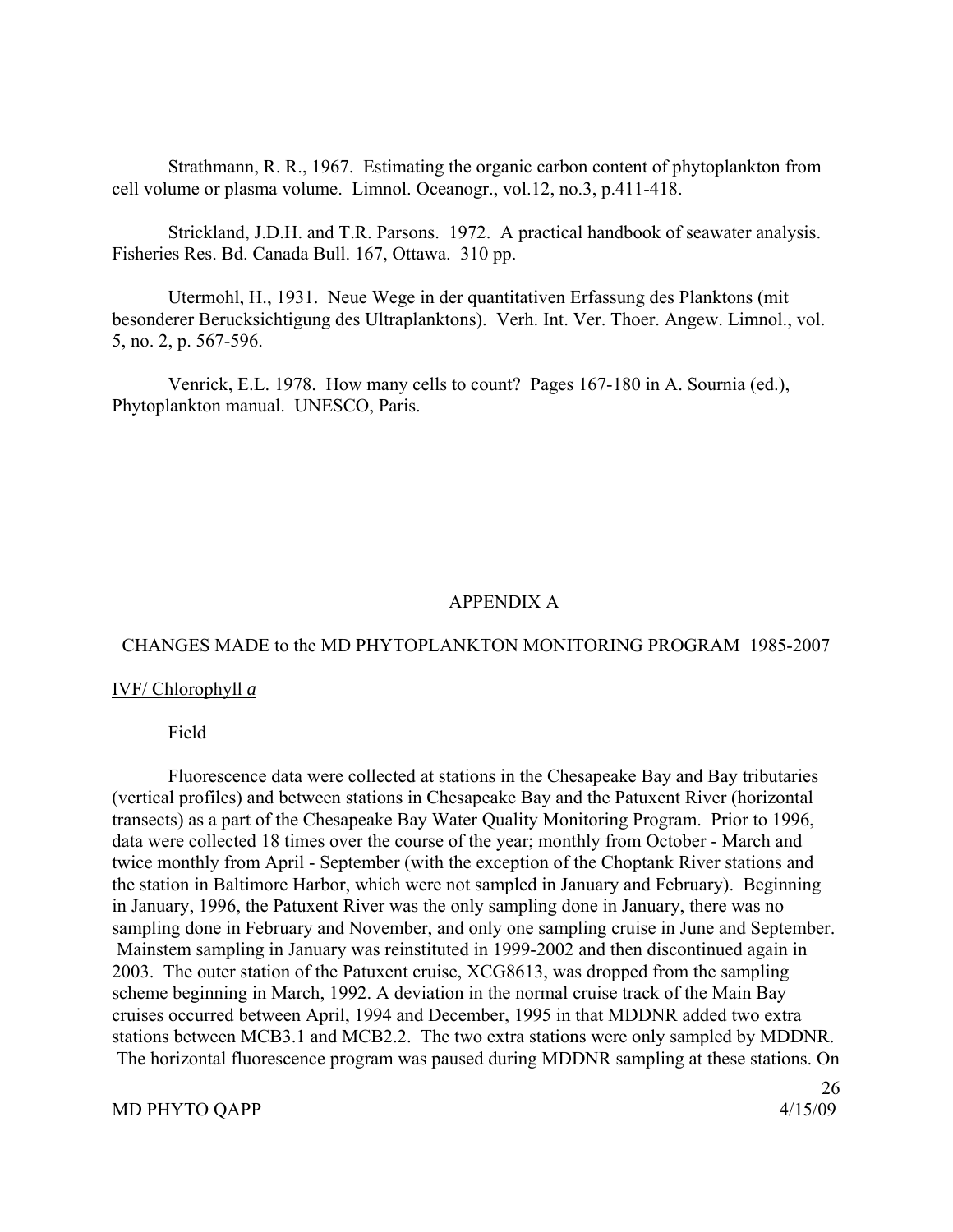May 9 2005, the Patuxent River was sampled as usual. However, the data was unrecoverable from the disk to which it had been saved. On May 24, 2006 and June 19, 2006, the Chesapeake Bay was sampled as usual. However, some of the data was unrecoverable from the disk to which it had been saved.

 For the period 1991-1993, the chlorophyll data in the vertical profiles from the tributaries (Potomac, Choptank and Patapsco) was miscalculated as we subtracted the blank of the dissolved fraction twice from each sample. This mistake was realized and those data have been corrected as of the 4/15/95 data submittal. The implication of this mistake was also reflected in the productivity data set since assimilation ratios are calculated as part of this program.

 In vivo fluorescence (IVF) is measured on a Turner Designs Model 10000 fluorometer and beginning in June of 1996, a Turner Designs Model 10-AU-005 was used for some of the tributary stations. Beginning in March, 1999, a Turner Designs Model 10-AU-005 was used for all stations.

#### Lab

Generally, a volume between 100-500 ml is filtered at  $\leq$  10 p. s. i. vacuum pressure onto Whatman GF/F filters with  $\sim$  10 drops of MgCO3 added just prior to completion of filtration. The chlorophyll is extracted from each sample in 90% acetone using a grinding technique involving an electric drill and a pestle. The samples are then centrifuged before being spectrophotometrically analyzed with a Genesis 10 UV Spectrophotometer (prior to January 2008, a Milton Roy Spectronic 501 was used). Each sample is first read at an absorbance of 750 nm to determine turbidity and then read again at an absorbance of 665 nm. Each sample is then acidified with 3 drops of 2N HCl and reread at 664 nm and at 750 nm. Final chlorophyll a concentrations are then calculated using the formula outlined in Strickland and Parsons, Standard Methods for Seawater Analysis.

 Beginning in March, 1999, a new technique for determining chl *a* was initiated. The new procedure is as follows: The spectrophotometer is zeroed with the blank at 750nm. Each sample is read at this wavelength and the value is recorded in the data book. The spectrophotometer is then changed to a wavelength of 665nm and re-zeroed. Then, the above process is repeated. After the initial reading at 665nm is recorded, 2 drops of 1N HCl are added to each sample. The spectrophotometer is then changed to a wavelength of 664nm and re-zeroed. The samples are then read again at 664nm and 750nm. After this process is complete, the samples are removed from the cuvettes and each cuvette is rinsed with 90% acetone 3 times before being filled again. All values that have been recorded in the data book are entered into a spreadsheet that contains the formula for calculating chlorophyll concentration.

The formula used is from Standard Methods:

chl a  $(mg/m3) = 26.7((665b-750b)-(664a-750a))$  \* v  $V*1$ where  $v =$  volume of extracted sample and  $V =$  volume filtered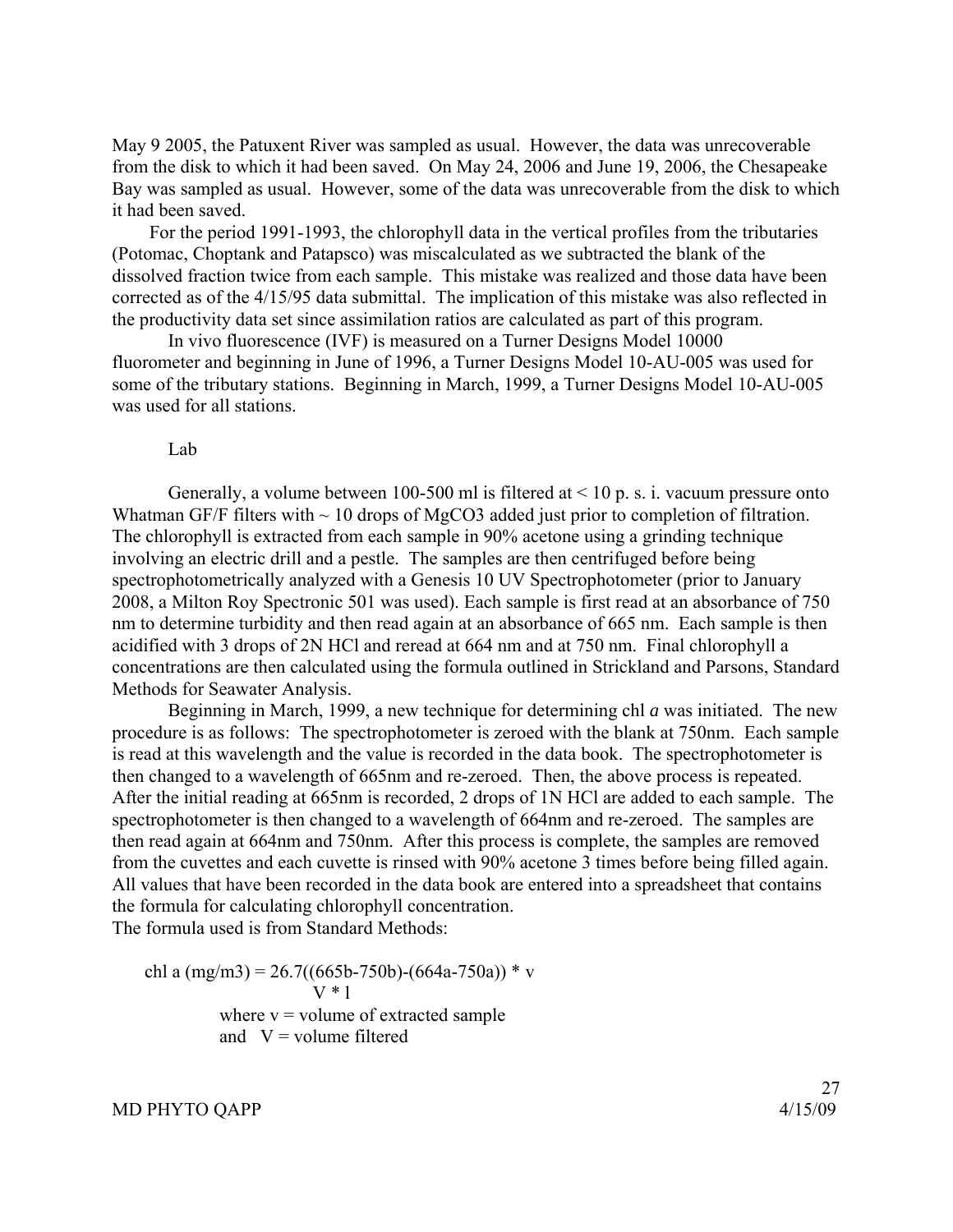The chlorophyll a concentrations are used to formulate a linear regression of chlorophyll a against IVF (in vivo fluorescence). These linear regressions are then used to convert the remaining IVF values to chlorophyll a. Only the resulting CHLA, and not the IVF itself, is contained in this data file. Beginning October, 1990, for the Patuxent, and for all systems in November, all IVF values were corrected for background dissolved fluorescence. This fluorescence was estimated on samples passing 0.22 um Millipore filters. The y-intercept of the regression is analyzed with a t-test to determine whether it is significantly different from zero. If the intercept is not significantly different, zero is substituted in the regression equation.

 Beginning in March, 2000, separate regressions were generated for horizontal transects and vertical profiles and for the upper and lower portions of the Maryland Bay and for the horizontal transects and vertical profiles of the Patuxent River. These regressions were applied to the corresponding data. Negative CHLA values reflect values below detection threshold of methods. In the ASCII version of the data set, prior to cruise 47, values preceded by '>'indicate IVF values where the fluorometer was offscale indicating values greater than the highest value for that scale.

 Prior to March, 1987, horizontal IVF data was recorded directly onto a strip chart recorder. For purposes of determining the actual geographical location of a reading, the following assumptions are made:

- (1) The total distance between the two stations is represented by the total length of the strip chart.
- (2) The course from one station to the next was a straight line.

 (3) The speed was constant from one station to the next so that there is a linear relationship between units along the chart (or readings on the computer) and distance from the start station. The actual geographical location is a distance of DIST away from the start station along a straight line toward the destination station.

 For horizontal transects on cruises conducted after January, 1987, IVF values are automatically transcribed onto a personal computer (instead of a strip chart recorder used on earlier cruises) directly from the fluorometer. The computer takes fluorescence readings every 5 seconds and records a mean value of these readings every 45 seconds. Beginning in March 1999, a Lowrance 212 GPS receiver is being used to record latitude and longitude coordinates for each mean fluorescence value.

#### Phytoplankton

### Field

 Phytoplankton counts were obtained from replicate surface layer and bottom layer composite samples taken at 16 stations in the Maryland portion of the Chesapeake Bay and its tributaries. After June, 1986, stations MET4.2 and MEE3.1 were no longer sampled. Beginning January, 1996, stations MCB1.1 and MCB5.2 were no longer sampled. Sampling at MCB5.2 was re-instituted in March, 1998. Samples are currently collected 13 times during the course of the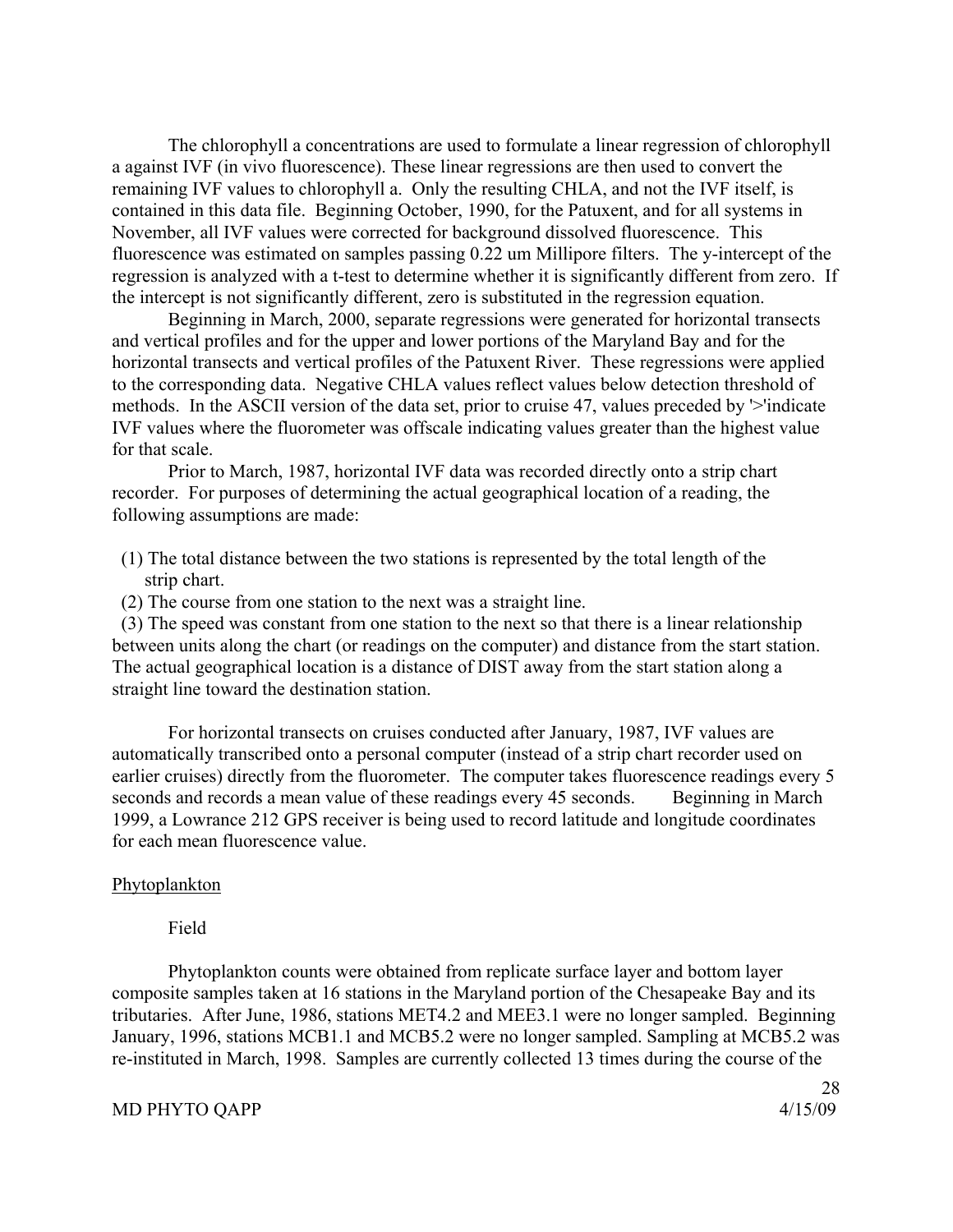year. Monthly sampling occurs in March, June, September, October and December while twice monthly sampling takes place in April, May, July and August. Beginning in January, 1996, the Patuxent River is the only sampling done in January. Prior to January 1996, samples were collected monthly October - March and bi-weekly April - September. No sampling took place in the Choptank River and Baltimore Harbor during January and February. Beginning July, 1989, whole water column samples were enumerated from stations XDA1177, XED4892, PXT0402, MET5.1, MCB1.1 and MCB2.2. Beginning in July, 1995, only surface composite samples were enumerated for those stations where a surface layer and bottom layer sample are collected. Bottom layer composite samples were collected until August, 2003 and archived for potential enumeration in the future. Note, that the data for XEA6596 from 4/24/00 and 5/22/00 are for the bottom composite, since the surface composite was not collected. Beginning in April, 2007, four new stations were sampled during spring and summer months. The four new stations are: MET3.1 (Sassafras R.), MET 4.2 (Chester R.), MWT6.1 (Magothy R.), and MWT8.1 (South R.). Enumeration of autotrophic picoplankton began in 2002 and is carried out bi-weekly in May, July, and August and monthly in June and September. Counts for picoplankton are done at the following stations: CB3.3C, CB4.3C, CB5.2, LE1.1, LE2.2, ET5.2, and WT5.1.

### Lab

 Samples are gently mixed and a 1-25 ml aliquot is transferred to a settling chamber. The aliquot is made up to 2.5-25 ml with deionized water (depending on the volume of the settling chamber). After a settling period of 2-48 hours (depending on the volume of the settling chamber), the settled material is examined at 400X or 500X and 250X or 312X using a Leitz Diavert inverted microscope, equipped with phase contrast optics. Identification and enumeration of the dominant taxa, including detailed counts of the species are made yielding densities (cells/L) of individual taxa as well as the total assemblage. A minimum of twenty random fields and 200 individual cells (not including blue-green spheres- 815 5) are counted at 500X-400X. The 312X-250X count consists of the examination of twenty random fields for the rarer forms not encountered in the high magnification portion of the counts. In 1989, after doing a comparison with epifluorescence microscopy, 815 5, or unidentified blue-green spheres were no longer enumerated due to the inaccuracy of the Utermohl technique in estimating numbers of these cells. THEREFORE, PLEASE DISREGARD ALL 815-5 ENTRIES IN THE DATA SET.

 The remainder of the sample is permitted to settle for at least 48 hours before concentration to a volume of 20-25 mL for archiving.

Beginning in 2005, the following enumeration technique was instituted:

(1) At 312X magnification, a minimum of ten random fields and 200 cells of taxa  $> 10$ microns in largest dimension will be counted. If 200 cells are not tallied in 10 fields, cells in additional fields will be enumerated until 200 cells have been enumerated.

 (2) At 500X magnification, twenty random fields will be counted for taxa < 10 microns in largest dimension.

 (3) At 125X magnification, the entire chamber will be scanned for taxa which were not enumerated at the other two magnifications.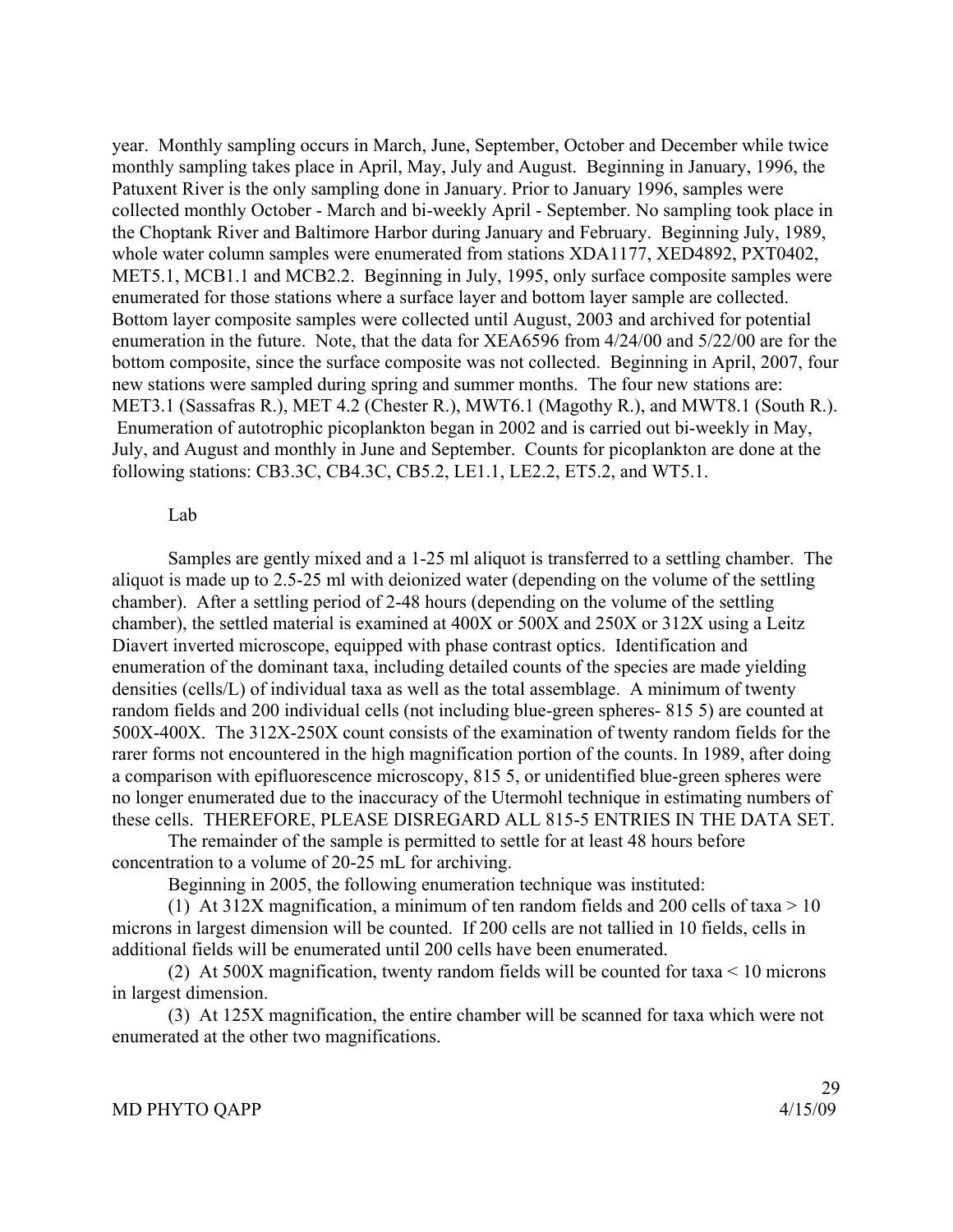During the 6 month period (7/91-12/91) the species list was overhauled in an attempt to standardize the descriptive language (i.e. UNK. and UNI. were changed to UNID. in describing an unidentified cell; CYCLOTELLA SP#1 <10D and all similar size descriptions were standardized to a form similar to CYCLOTELLA SP#1 DIAM <10 MICRONS). The other major change which was made to the species list was the addition of asterisks by a number of genera. This asterisk denotes a genus which has been subdivided into various size categories. These genera will no longer be used in the counts since the creation of more specific categories for these genera have been formulated. These size categories were added to the species list in 7/91 thereby producing changes as in the following example:

Early species list - 058 1 COSCINODISCUS SP. \*

Post 7/91 species list - 023 1 COSCINODISCUS SP#1 DIAM <40

**MICRONS**  026 1 COSCINODISCUS SP#2 DIAM 40-100 MICRONS 030 1 COSCINODISCUS SP#3 DIAM >100 **MICRONS** 

 In January, 1993, taxonomic nomenclature was updated for all taxa in the species list according to:

 1) Parke, M. and Dixon, P.S. 1976. Check list of British marine algae - third revision. J. mar. biol. Ass. U.K. 56, 527-594.

 2) Hartley, B. 1986. A check list of the freshwater, brackish and marine diatoms of the British Isles and adjoining coastal waters. J. mar. biol. Ass. U.K. 66, 531-610.

On the updated species list the new name appears on the left of the page, while the old name which was changed appears on the right-hand side of the page.

 In November, 1998, several new taxa were added to the species list - 234 1, 270 5, 562 5, were used for the first time largely in response to improve the carbon estimate for these new taxa relative to similar existing taxa. In July, 1999, two new taxa were added to the species list - 271 5, 306 2, were used for the first time also to improve carbon estimates. In April, 2002, two new taxa were added to species list - 24413, 463 2. In April, 2003, two new taxa were added to the species list - 345 2, 346 2. In December, 2006, one new taxon was added to the species list - 283 2. In October 2007, three new taxa were added to the species list - 246 7, 247 1, and 328 2.

### Primary Productivity

Field

 Carbon fixation rates (C-14) were obtained from replicate surface layer composite samples at 16 stations in the Maryland portion of the Chesapeake Bay and its tributaries through June, 1986. After June, 1986, stations MET4.2 and MEE3.1 were no longer sampled. Prior to 1996, samples were collected 18 times over the year, with monthly samples in October through March, and biweekly samples in April through September. In January and February, the stations in the Choptank River and Baltimore Harbor were not sampled. Stations in the Potomac River,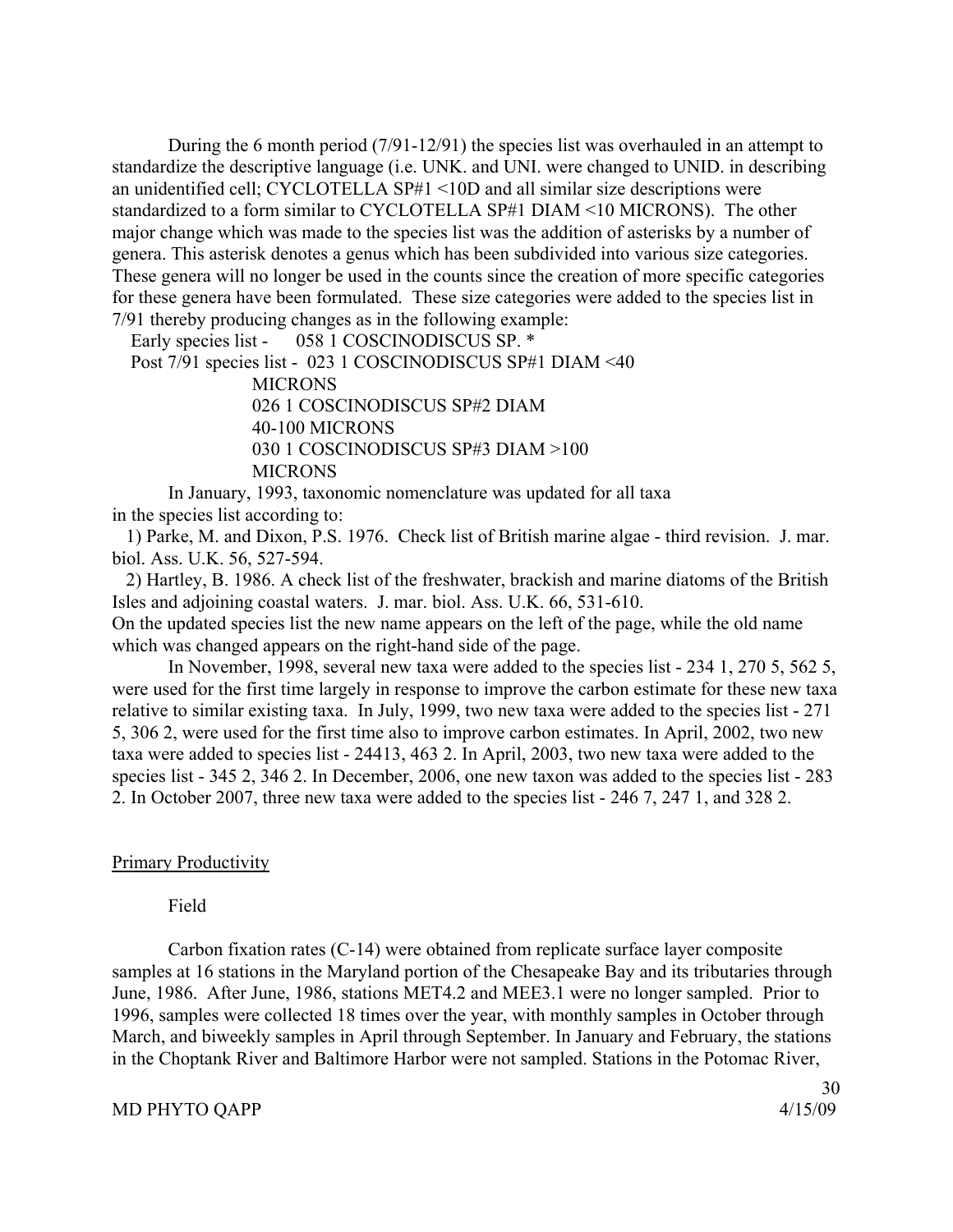(MLE2.2, XDA1177, and XEA6596) were sampled sporadically in January and February. Beginning in January 1996, the Patuxent River was the only sampling done in January, there was no sampling done in February and November, and there was only one sampling cruise in June and September. Mainstem sampling was reinstituted in January in 1999-2002 and then discontinued again in 2003. Beginning in June 2005, productivity measures were temporarily stopped because of licensing issues with MSU and the state of Maryland. Between late July 2007 and November 2007, productivity data was not calculated because of the lack of stock solution used in the procedure. New stock solution was made for the sampling cruise in December 2007 and has continued uninterrupted since that time.

 For the period 1991-1993, the chlorophyll data in the vertical profiles from the tributaries (Potomac, Choptank, and Patapsco) was miscalculated as we subtracted the blank of the dissolved fraction twice from each sample. This mistake was realized and those data have been corrected as of the 4/15/95 data submittal. The implication of this mistake was also reflected in the productivity data set since assimilation ratios are calculated as part of this program.

#### Lab

 At the end of a sampling day, four 100 ml subsamples per station are decanted from the two surface-layer composite samples (15 liters each) into sample-rinsed Pyrex milk dilution bottles (or polycarbonate bottles after July, 1989), one for alkalinity determination, one for timezero C-14 blank (t0), and one from each composite for C-14 incubation. The two incubation samples per station are placed in a constant light incubator (>250 uE per sq m per sec) receiving running water from the study area for temperature control for an acclimation period >0.5 h. Then 1-2 uCi labeled NaHCO3 is added and samples are returned to the incubator for >1 h. After incubation, 15 ml is filtered through a 0.45 um Millipore membrane filter, rinsed with filtered sample water and fumed over concentrated HCl. Fifteen ml of t0 sample is similarly filtered and fumed, immediately following the addition of the radioisotope. The filters are placed in scintillation vials and stored in a freezer. Scintillation cocktail (Aquasol 8/84 - 10/94 and Cytoscint 10/94 - present) is added to the scintillation vials and the samples are run on a Packard Tri-Carb 2500TR Liquid Scintillation Analyzer equipped with internal quench standards and serviced twice a year by the Packard technician.

 Field stock solutions of radiolabelled NaHCO3 are obtained from mixing portions of 25 mCi C-14 NaCO3 stock solutions with pH of 10-10.2 deionized water. Final field stock activities approximate 2 uCi C-14 per ml, determined from liquid scintillation counting of field stocks in phenethylamine and Biofluor. Field stock activities for each dilution are then recorded in a laboratory log and are assigned a date interval corresponding to the period that the field stock is employed in the program. Because of problems with determinations of initial field stock activities for the time interval May 1993 - March 1994, activity of the field NaHCO3 stock was determined from the mean of six previous field NaHCO3 stocks mixed from the same 25 mCi stock solution.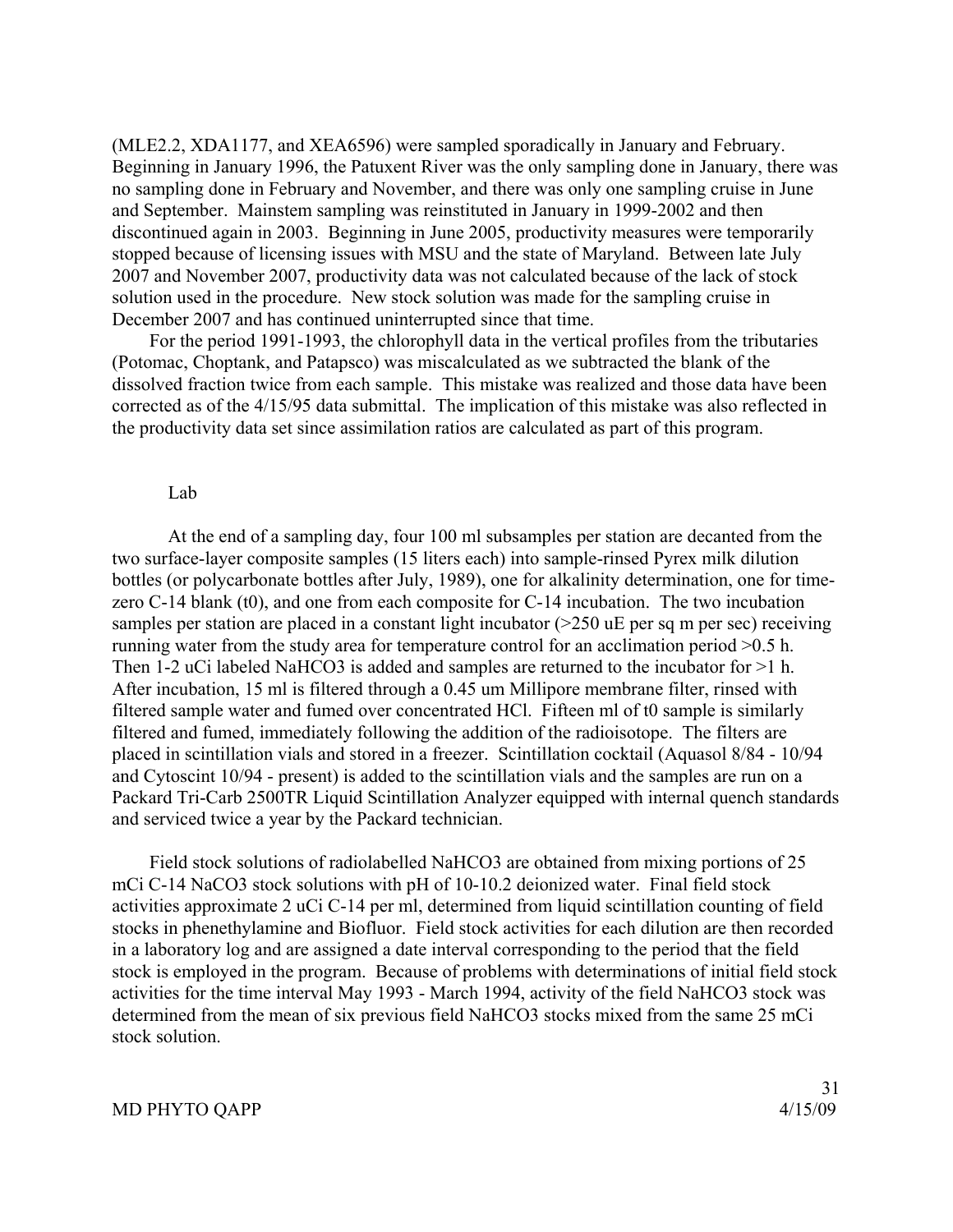The following equations were used to determine the rate of carbon fixation in ugC/L/hr. Note that the raw data used in these calculations are not presented in the associated data set. Only the resulting carbon fixation rate is included.

1) CARBALK =  $12000 *$  (Total Alkalinity)

```
 2) CARBFIX = IVOL * ((DPMSAM/FVOL)-(DPMT0/FVOL)) * CARBALK * 
       1.05 / DPMSP * (ETIME-BTIME) 
where CARBFIX = Carbon fixation rate in ug C/L/hrIVOL = Volume in cubated FVOL = Volume filtered 
     DPMSAM = Disintegrations per minute from incubated 
          sample 
     DPMT0 = Disintegrations per minute from corresponding 
         unincubated (time zero - t0) sample 
    DPMSP = Total disintegrations per minute for C-14 spike 
    BTIME = Beginning time of incubation (h)ETIME = Ending time of incubation (h)
    CARBALK = Total inorganic carbonate from 1)Calculation of Assimilation Ratio 
  ASMRATIO = CARBFIX / CHLA - this ratio is calculated prior 
        to rounding the CARBFIX value 
where ASMRATIO = Assimilation ratio
```
 $CARBFIX = Carbon$  fixation in ug  $C/L/h$  from 2)

 $CHLA = Chlorophyll a in ug/L$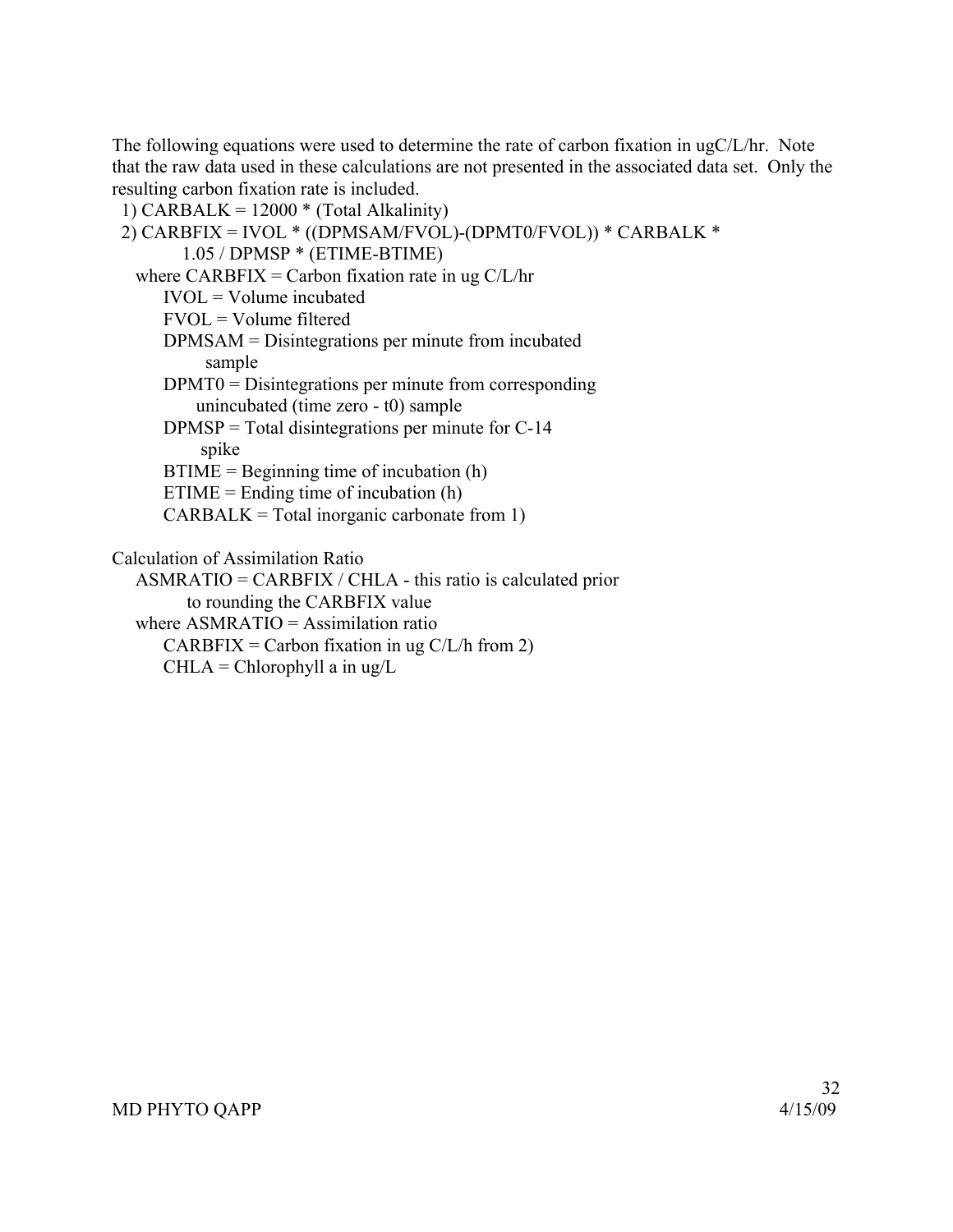# APPENDIX B

### CHANGES MADE during 2008-09

### Field Sampling

Only center stations were sampled on the Main Bay cruise during March due to inclement weather. The first two transects for IVF were not sampled on the Main Bay cruise because of equipment problems.

Some IVF data was lost on the first transect of Patuxent River cruise on 4/21/08 due to the computer crashing during data collection.

During the Main Bay cruise in late-May, only center stations were done from CB4.4 to CB1.1 because of inclement weather conditions.

Station TF 1.5 was not sampled during the Patuxent River cruise on 6/18/08 because of extremely shallow conditions in the upper river.

The IVF transect from CB4.3W to CB4.2W was not done on the Main Bay cruise on 7/8/08 because the inflow was not switched to the hull pump.

Some IVF data was lost during the CB4.4 to CB 4.3W transect on 7/22 because of the computer crashing. In addition there was no GPS data collected during the entire cruise because of instrument failure.

There was no GPS data recorded on first day of Main Bay cruise, 8/11/08, because the unit could not receive satellite signals.

On 16 September 2008, one of the 2 replicate samples was lost (PP1) for ET5.1.

Some IVF data was lost on the Main Bay cruise on 9/18 because the computer kept crashing.

The last day of Main Bay cruise in October, 2008 was done in reverse because of high winds.

On 18 August and 15 December 2008, both the active pump and the back-up pump were not working on the Patuxent cruise, so the DNR pump was used to collect the samples.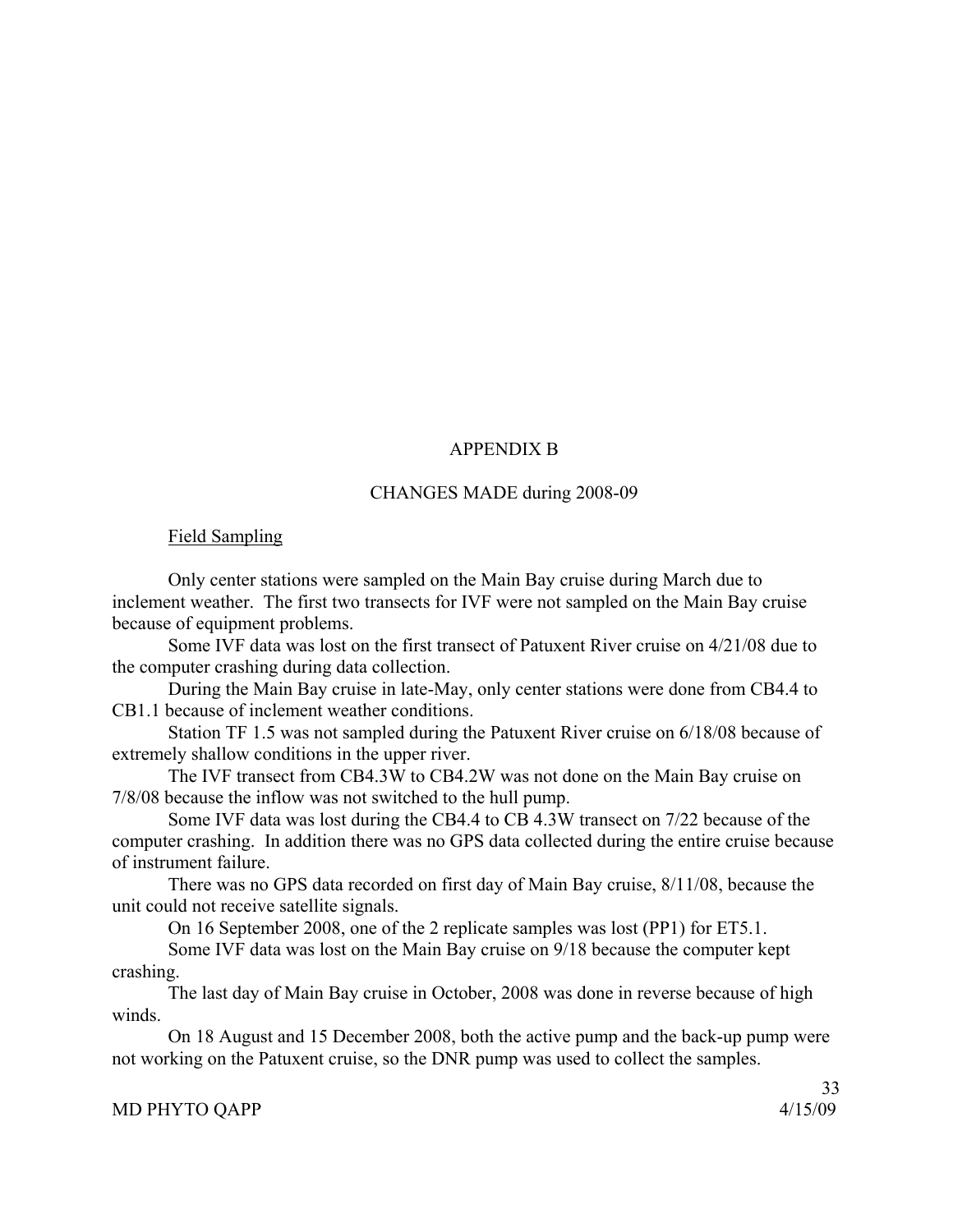Water depths were too shallow for the research boat to reach station ET5.1 during the Choptank cruise on 16 December 2008.

It was decided that the winter Patuxent River cruise that was done in either January or February would be dropped for 2009-10.

It was decided that zebra mussel larvae sampling would be re-instated beginning April, 2010 at station CB1.1.

# IVF/Chlorophyll *a*

 The January-June IVF/Chlorophyll a data submittal was re-submitted by using the discrete chlorophyll samples which were collected, processed and calculated by MDDNR personnel. These samples are collected simultaneously with the MSUERC IVF data therefore justifying the substitution. The reasons for this substitution of MDDNR chlorophyll data in order to re-construct the IVF/Chlorophyll linear regressions are as follows:

 1. There may have been a holding time issue with the March cruise. The March cruise was not processed until June 10 which is right at the maximum stipulated holding time. This was caused by the change in personnel within the Biomonitoring group at MSUERC. Discrete chlorophyll samples since that time have been processed within the allotted holding time.

2. The spectrophotometer which has been used for many years in the chlorophyll lab at MSUERC was very difficult to operate and gave some suspicious readings at one of the wavelengths. Beginning with the March Bay cruise, the chlorophylls were run on a new spectrophotometer and a number of comparisons were made between the two instruments. These data are available for posting in a QA/QC document or web page.

3. The refrigerated centrifuge which is used in processing the chlorophyll samples was found to be showing the RPMs at which it was 'spinning' but in actuality the instrument was not spinning. This was not discovered until after the June chlorophyll samples had been processed. The instrument was repaired and is functioning as it should currently.

4. The discrete chlorophyll filters were not ground in a tube which was placed in a container of ice to reduce a potentially degrading heat build-up for the sample. This oversight in the protocol has been corrected for all samples processed after June.

5. The chlorophyll concentrations from the MSUERC lab were compared to those processed at the MDDNR laboratory. This comparison showed some large discrepancies for some of the cruises and these data are presented in a separate file.

 Due to instrumentation issues, chlorophyll samples for the entire July – December 2008 period were stored (frozen) for 49 – 141 days prior to being analyzed.